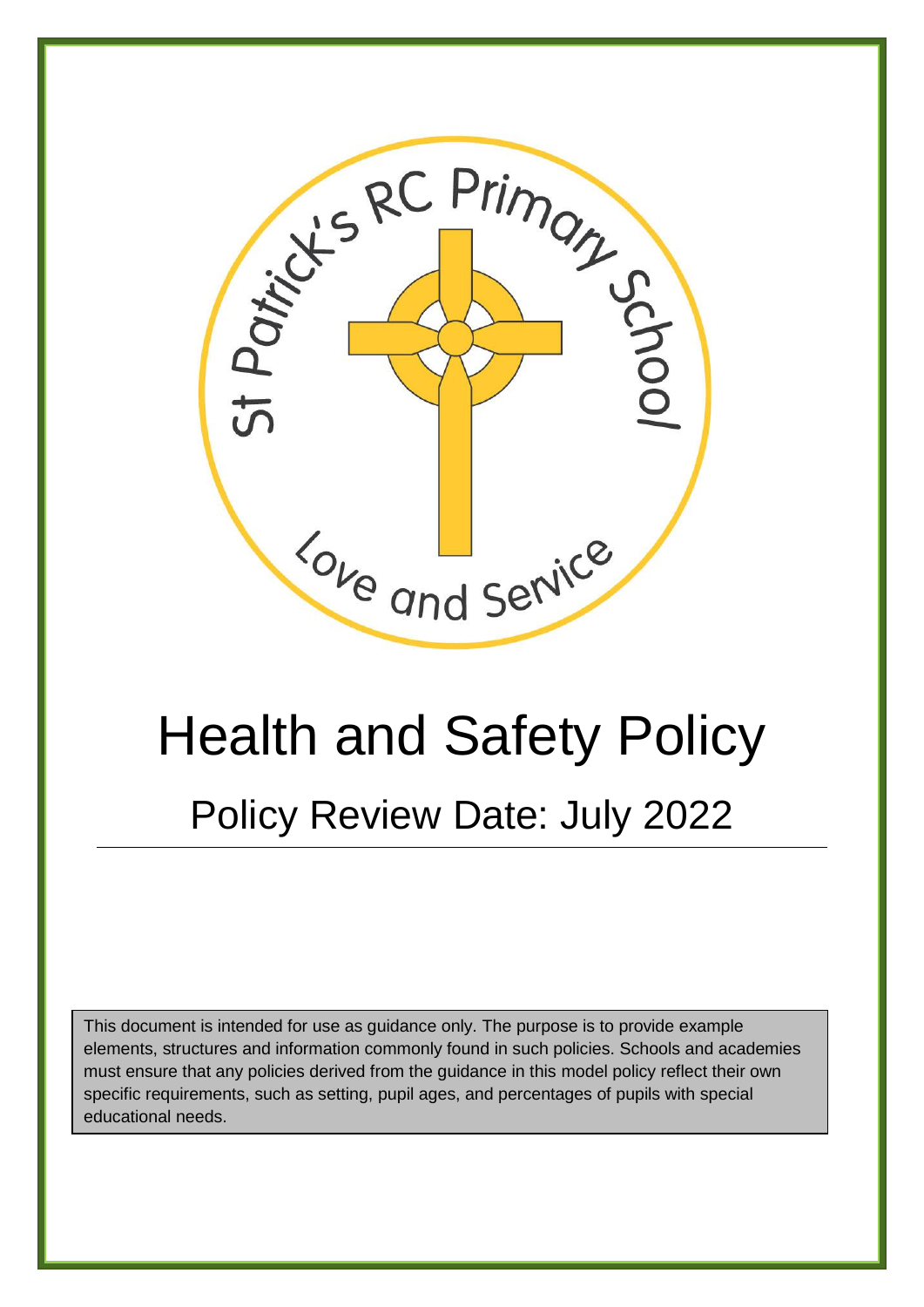# **Contents:**

[Statement of intent](#page-3-0)

- 1. [Legal framework](#page-4-0)
- 2. [Roles and responsibilities](#page-5-0)
- 3. Construction [and maintenance of the premises](#page-8-0)
- 4. [Pupils' duties](#page-9-0)
- 5. [Training](#page-9-0)
- 6. [First-aid](#page-11-0)
- 7. [Contacting the emergency services](#page-11-1)
- 8. [Fire safety](#page-12-0)
- 9. [Accident reporting](#page-12-1)
- 10. [Significant accidents](#page-12-2)
- 11. Reporting procedures
- 12. [Reporting hazards](#page-14-0)
- 13. [Accident investigation](#page-14-1)
- 14. [Our active monitoring system](#page-15-0)
- 15. [Bomb threat procedure](#page-15-1)
- 16. [Evacuation](#page-16-0)
- 17. [Visitors to the school](#page-17-0)
- 18. [Personal protective equipment \(PPE\)](#page-17-1)
- 19. [Any other clothing](#page-19-0)
- 20. [Maintaining equipment](#page-19-0)
- 21. [Hazardous materials](#page-19-1)
- 22. [Asbestos management](#page-20-0)
- 23. [Medicine and drugs](#page-20-1)
- 24. [Smoking](#page-21-0)
- 25. [Housekeeping and cleanliness](#page-21-1)
- 26. [Infection control](#page-21-2)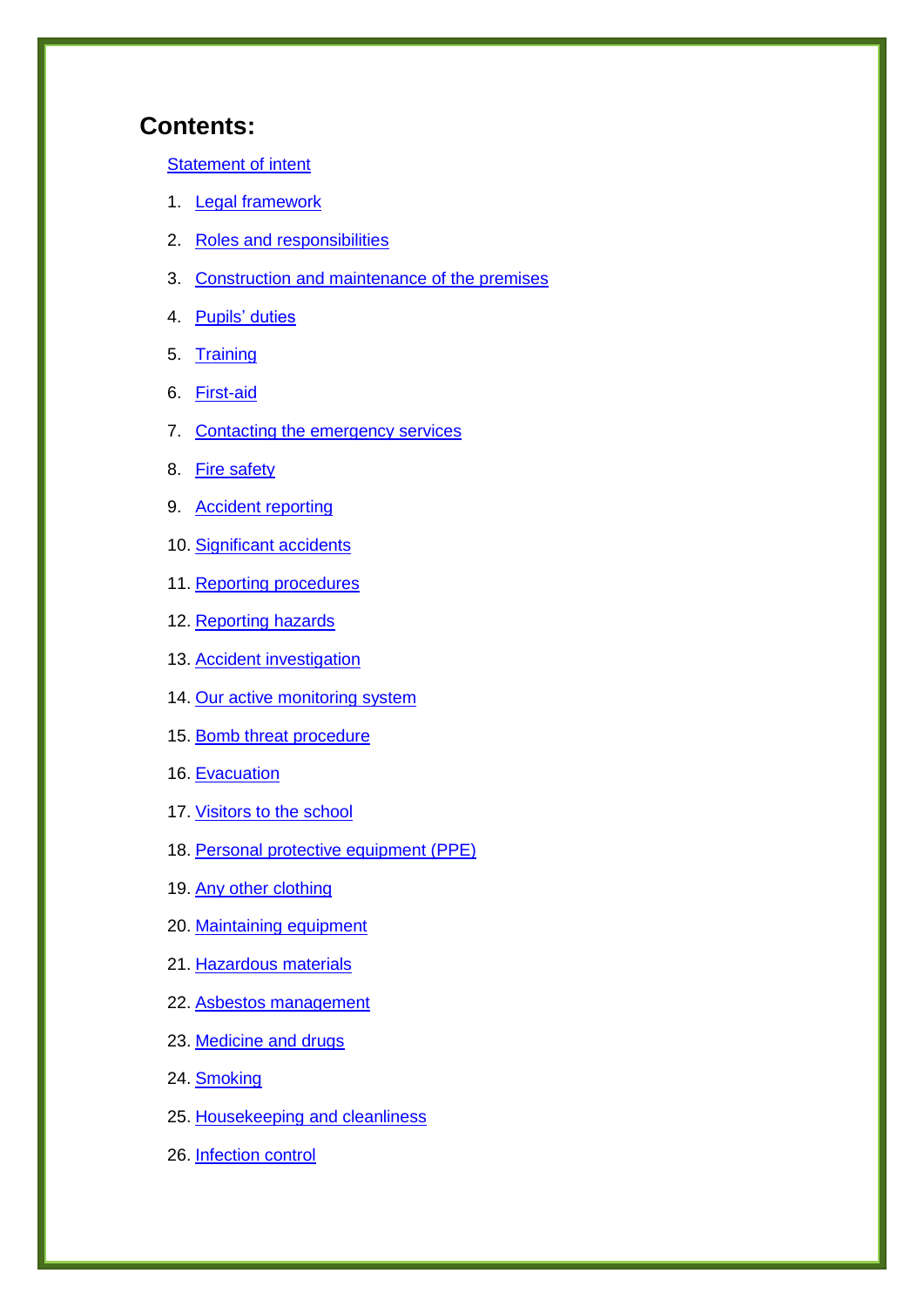- 27. [Risk assessment](#page-23-0)
- 28. [Slips and trips](#page-23-1)
- 29. [Security and theft](#page-24-0)
- 30. [Severe weather](#page-24-1)
- 31. [Safe use of minibuses](#page-25-0)
- 32. [School trips and visits](#page-25-0)
- 33. [Manual handling](#page-25-1)
- 34. [Working at heights](#page-25-2)
- 35. [Lone working](#page-25-3)
- 36. [Workplace health and safety: stress management](#page-25-4)
- 37. Workplace health and safety: display equipment
- 38. [Monitoring and review](#page-26-1)

#### **Appendices**

Appendix 1 – [Classroom Checklist](#page-27-0)

Appendix 2 – [Register of Appointed Persons](#page-28-0)

Appendix 3 – [Construction Phase Plan](#page-29-0)

Appendix 4 – [Register of Construction Phase Plans \(CPC\)](#page-33-0)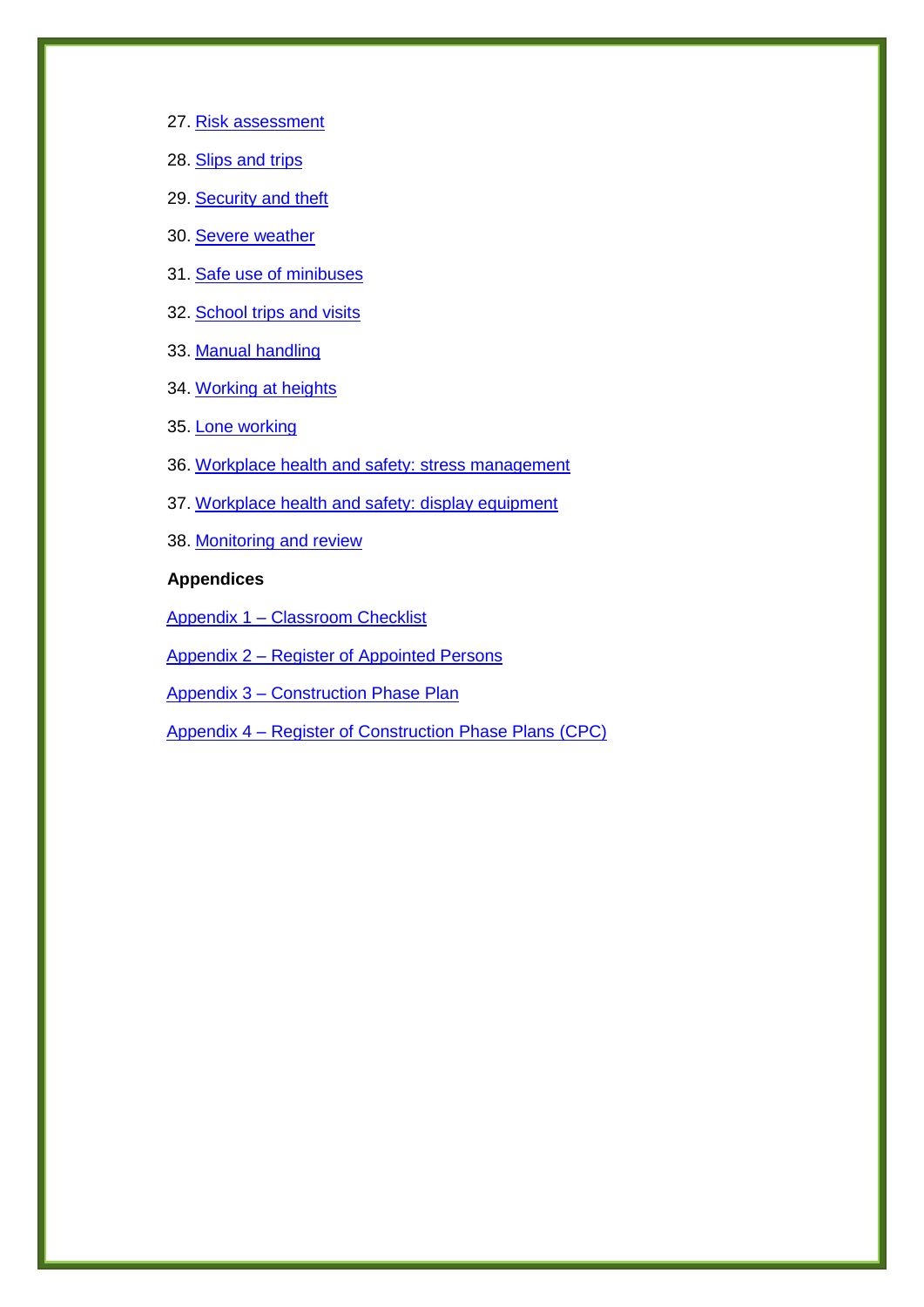# <span id="page-3-0"></span>**Statement of intent**

At Saint Patrick's, we are committed to the health and safety of our staff, pupils and visitors. Ensuring the safety of our community is of paramount importance and this policy reflects our dedication to creating a safe learning environment.

We are committed to:

- Providing a productive and safe learning environment.
- Preventing accidents and any work-related illnesses.
- Compliance with all statutory requirements.
- Minimising risks via assessment and policy.
- Providing safe working equipment and ensuring safe working methods.
- Including all staff and representatives in health and safety decisions.
- Monitoring and reviewing our policies to ensure effectiveness.
- Setting high targets and objectives to develop the school's culture of continuous improvement.
- Ensuring adequate welfare facilities are available throughout our school.
- Ensuring adequate resources are available to address health and safety issues, so far as is reasonably practicable.

| Signed by: |                    |       |  |
|------------|--------------------|-------|--|
|            | Headteacher        | Date: |  |
|            | Chair of governors | Date: |  |
|            |                    |       |  |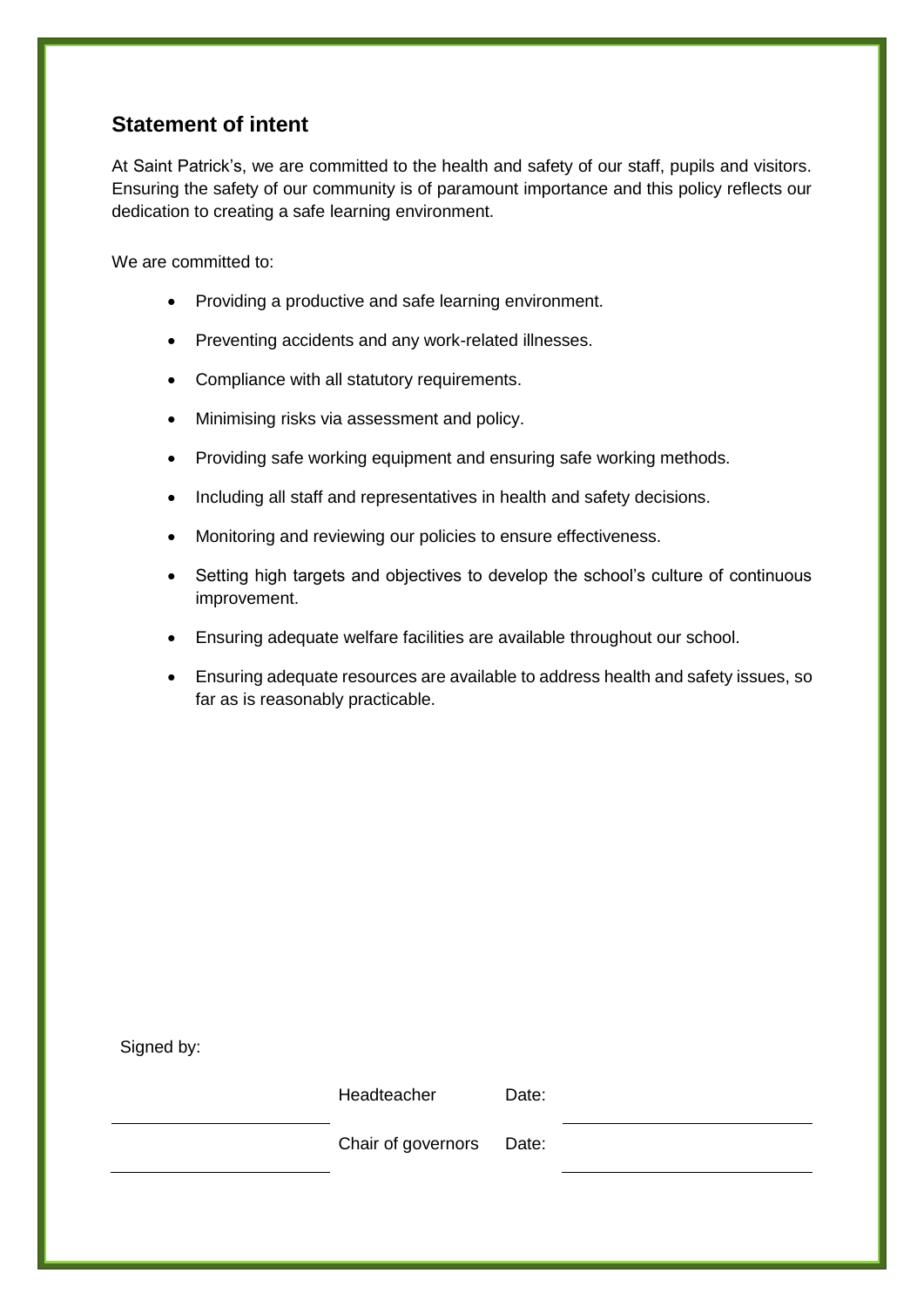# <span id="page-4-0"></span>**1. Legal framework**

- $1.1.$ This policy has due regard to all relevant legislation including, but not limited to, the following:
	- Health and Safety at Work etc. Act 1974
	- The Workplace (Health, Safety and Welfare) Regulations 1992
	- The Management of Health and Safety at Work Regulations 1999
	- The Control of Substances Hazardous to Health Regulations 2002
	- The Reporting of Injuries, Diseases and Dangerous Occurrences Regulations 2013
	- The Construction (Design and Management) Regulations 2015
	- The Personal Protective Equipment at Work Regulations 1992
	- The Education (School Premises) Regulations 1999
	- The Ionising Radiation Regulations 2017 (IRR17)
- $1.2.$ This policy has due regard to national guidance including, but not limited to, the following:
	- DfE (2018) 'Health and safety: responsibilities and duties for schools'
	- DfE (2015) 'Health and safety for school children'
	- DfE (2017) 'Safe storage and disposal of hazardous materials and chemicals'
	- HSE (2014) 'Sensible health and safety management in schools'
- $1.3<sub>1</sub>$ This policy operates in conjunction with the following school policies:
	- **COSHH Policy**
	- **Asbestos Management Policy**
	- **First Aid Policy**
	- **Supporting Pupils with Medical Conditions Policy**
	- **Infection Control Policy**
	- **Risk Assessment Policy**
	- **Educational Trips and Visits Policy**
	- **Manual Handling Policy**
	- **Working at Heights Policy**
	- **Lone Working Policy**
	- **School Security Policy**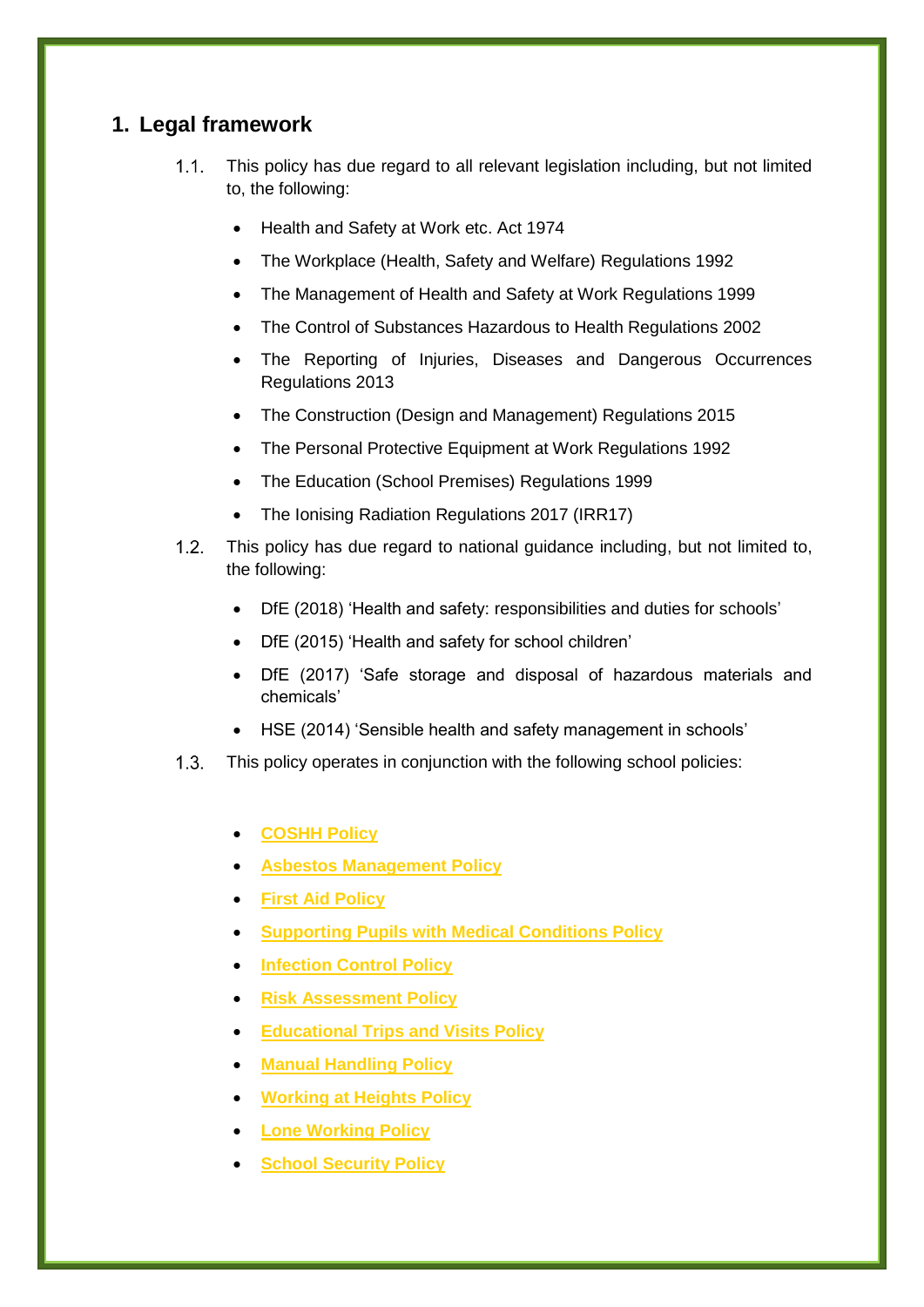- **Smoke-Free Policy**
- **Emergency Plan**
	- **Bomb Threat Procedure**
	- **Full Lockdown Procedure**
	- **Partial Lockdown Procedure**
	- **Invacuation, Lockdown and Evacuation Policy**
- **Fire Risk Assessment**
- **Personal Emergency Evacuation Plan**
- **Fire Evacuation Plan**
- **Visitor Policy**
- **Contractors Policy**
- **Administering Medication Policy**
- **Staff Wellbeing Policy**

# <span id="page-5-0"></span>**2. Roles and responsibilities**

- $2.1.$ The governing board, in consultation with the headteacher will:
	- Ensure familiarity with the requirements of the appropriate legislation and codes of practice.
	- Create and monitor a management structure responsible for health and safety in the school.
	- Ensure there is a detailed and enforceable policy for health and safety, and that the policy is implemented by all.
	- Annually assess the effectiveness of the policy and ensure any necessary changes are made.
	- Identify risks relating to possible accidents and injuries, and make reasonable adjustments to prevent them occurring.
- $2.2.$ The governing board will provide:
	- A safe place for all users of the site including staff, pupils and visitors.
	- Safe means of entry and exit for all site users.
	- Equipment, grounds and systems of work which are safe.
	- Safe arrangements for the handling, storage and transportation of any articles and substances.
	- Safe and healthy working conditions that comply with statutory requirements, codes of practice and guidance.
	- Supervision, training and instruction so that all staff can perform their duties in a healthy and safe manner.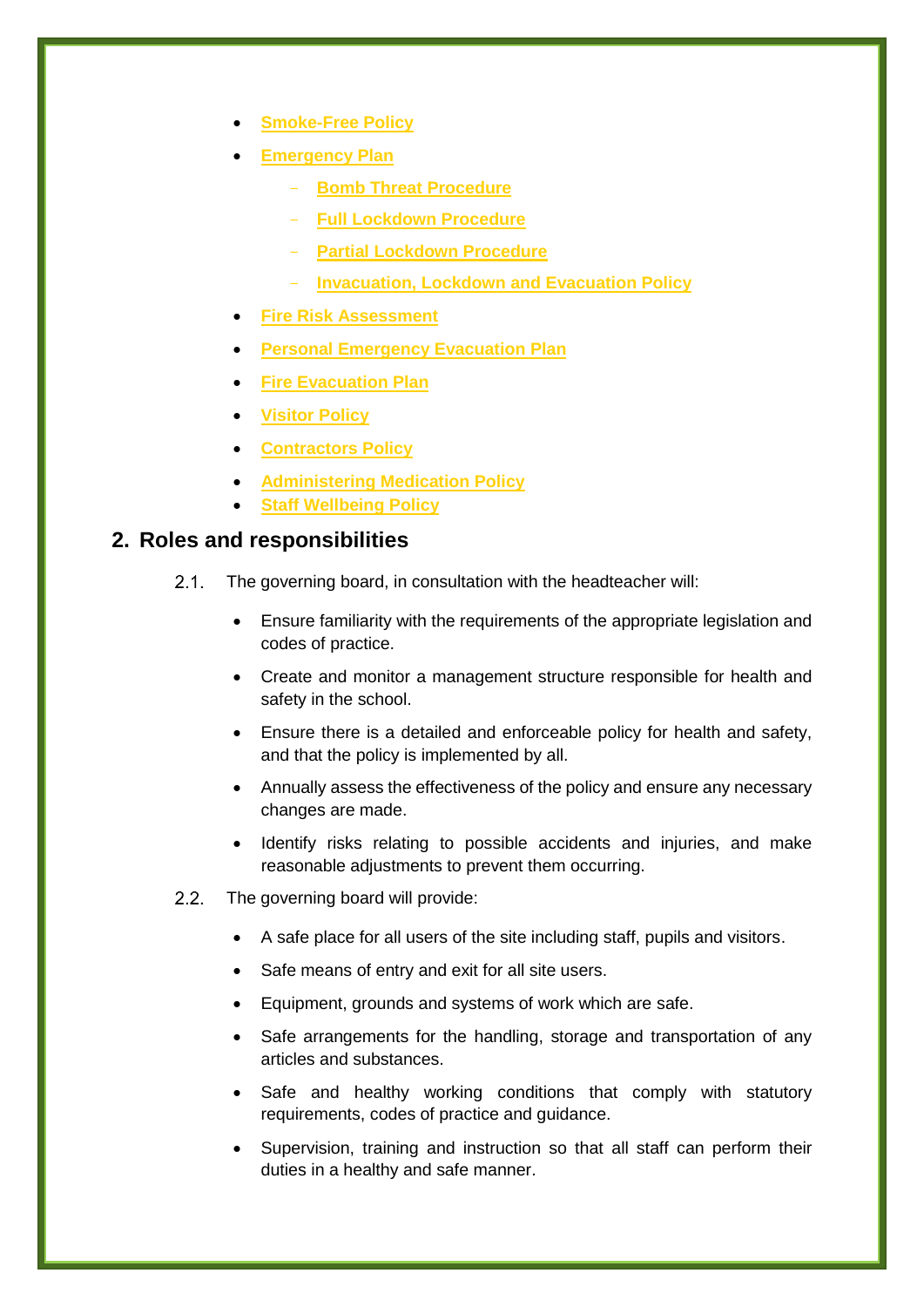- Where necessary, protective equipment and clothing, along with any necessary guidance and instruction.
- $2.3.$ The headteacher will:
	- Have overall responsibility for the day-to-day development and implementation of safe working practices and conditions for all staff, pupils and visitors.
	- Set the direction for effective health and safety management.
	- Introduce management systems and practices that ensure risks are dealt with sensibly, responsibly and proportionately.
	- Review this policy and its effectiveness annually.
	- Take all reasonably practicable steps to ensure this policy is implemented by the unit leaders throughout school and other members of staff.
	- Designate a competent person who will be responsible for ensuring the school meets its health and safety duties – the competent person will be the health and safety officer
- $2.4.$ The competent health and safety officer will:
	- Assist with the creation and implementation of this policy.
	- Be responsible for investigating accidents and incidents, to understand causes and amend risk assessments as required.
	- Be the designated contact with the LA and the HSE where necessary.
	- Support staff with any queries or concerns regarding health and safety.
	- Identify hazards by conducting risk assessments.
- $2.5$ The Senior Leadership Team will:
	- Be familiar with the requirements of health and safety legislation.
	- Be responsible for the implementation and operation of the school's Health and Safety Policy in their area of the school, and for areas of responsibility delegated by the headteacher.
	- Be responsible for adhering to the aspects of health and safety that are outlined in their job descriptions.
	- Take a keen interest in the Health and Safety Policy and assist in ensuring all staff, pupils and visitors comply with its requirements.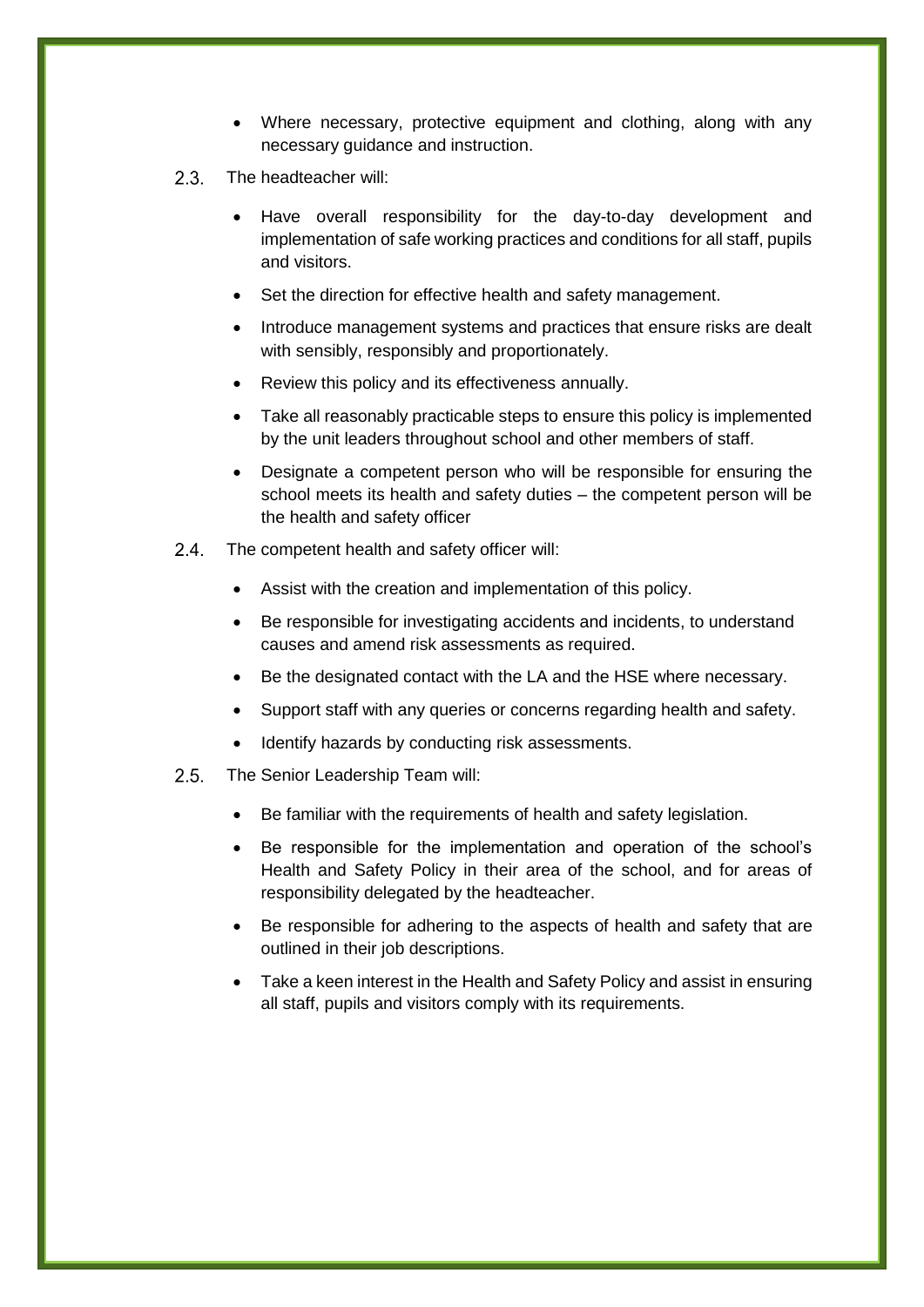- $2.6.$ All members of staff will:
	- Take reasonable care of their own health and safety, and that of others who may be affected by what they do at work.
	- Cooperate with their employers on health and safety matters.
	- Carry out their work in accordance with training and instructions.
	- Inform the employer of any work situation representing a serious and immediate danger, so that remedial action can be taken.
	- Familiarise themselves with the Health and Safety Policy and aspects of their work related to health and safety.
	- Avoid any conduct which puts themselves or others at risk.
	- Be familiar with all requirements laid down by the governing board.
	- Ensure that all staff, pupils and visitors are applying health and safety regulations and adhering to any rules, routines and procedures in place.
	- Ensure all machinery and equipment is in good working order and safe to use, including adequate guards. They will also not allow improper use of such equipment.
	- Use correct equipment/tools for the job and protective clothing supplied.
	- Ensure any toxic, hazardous or flammable substances are used correctly, and stored and labelled as appropriate.
	- Report any defects in equipment or facilities to the designated health and safety officer. These defects should also be logged on the relevant form located on the staff room wall.
	- Take an interest in health and safety matters, and suggest any changes that they feel are appropriate.
	- Make suggestions as to how the school can reduce the risk of injuries, illnesses and accidents.
	- Exercise good standards of housekeeping and cleanliness.
	- Adhere to their common law duty to act as a prudent parent would when in charge of pupils.
- $2.7.$ Pupils will:
	- Exercise personal responsibility for the health and safety of themselves and others.
	- Dress in a manner that is consistent with safety and hygiene standards.
	- Respond to instructions given by staff in an emergency.
	- Observe the health and safety rules of the school.
	- Not misuse, neglect or interfere with items supplied for their, and other pupils', health and safety.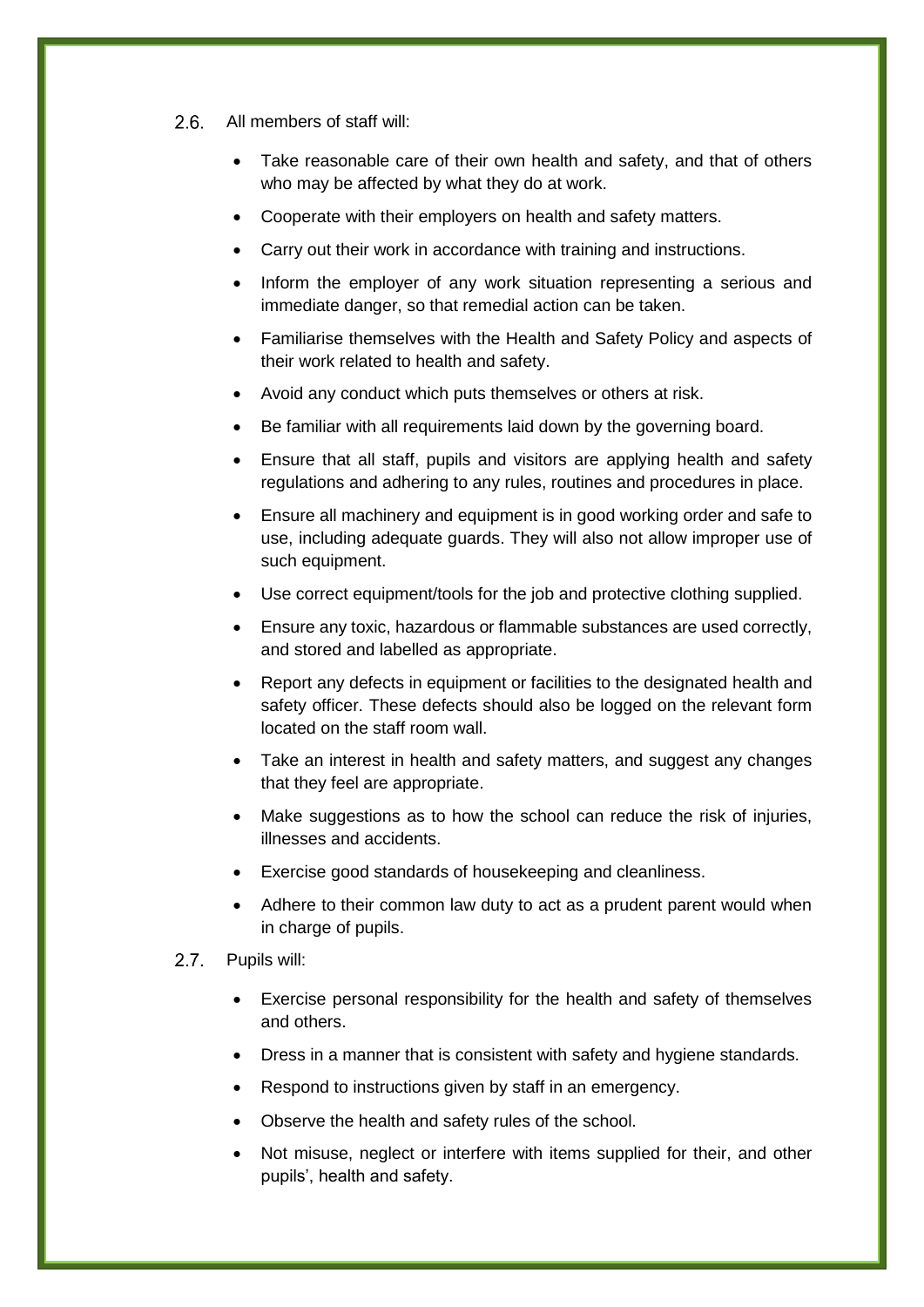# <span id="page-8-0"></span>**3. Construction and maintenance of the premises**

- $3.1.$ When undertaking construction or maintenance work, the school will do so in accordance with The Construction (Design and Management) (CDM) Regulations 2015.
- $3.2.$ Construction work means:
	- The carrying out of any building, civil engineering or engineering construction work and includes:
		- The construction, alteration, conversion, fitting out, commission, renovation, repair, upkeep, redecoration or other maintenance, decommissioning, demolition or dismantling of a structure;
		- The preparation for an intended structure, including site clearance, exploration, investigation (but not site survey) and excavation (but not pre-construction archaeological investigations), and the clearance or preparation of the site or structure for use or occupation at its conclusion;
		- The installation, commission, maintenance, repair or removal or mechanical, electrical, gas, compressed, air, hydraulic, telecommunications, computer or similar services which are normally fixed within or to a structure;
		- The assembly on site of prefabricated elements to form a structure or the disassembly on site of the prefabricated elements which, immediately before such disassembly, formed a structure;
		- The removal of a structure, or of any product or waste resulting from demolition or dismantling of a structure, or from disassembly of prefabricated elements which immediately before such disassembly formed such a structure.
- $3.3.$ The headteacher will ensure that all construction and maintenance projects have a formally appointed principal designer and principal contractor.
- $3.4.$ The headteacher will liaise with the principal contractor to identify if the scope of the project means that it should be notified to the HSE.
- $3.5.$ The headteacher will ensure that:
	- The principal designer and principal contractor are provided with a 'client brief/CDM pre-construction information' at the earliest opportunity, to contain relevant information which should, as a minimum, include the following:
		- What the school wants built or maintained
		- The site and existing structures
		- Information about hazards, such as asbestos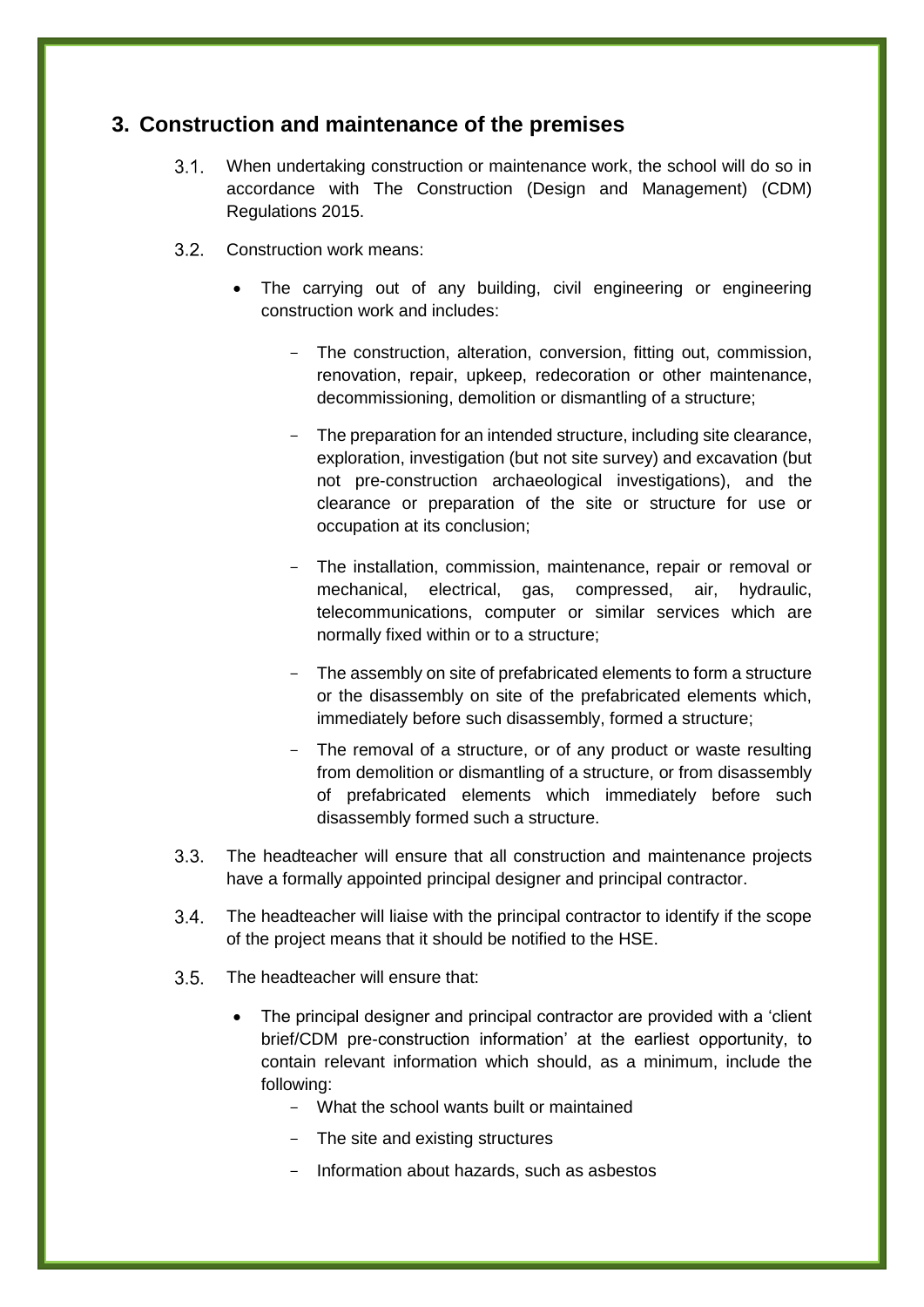- Timescales and budget for the build
- How the school expects the project to be managed
- CDM appointments of principal contractor/principal designer
- Welfare arrangements
- Details of the nearest A&E department
- The principal contractor draws up a [Construction Phase Plan](#page-29-0) that explains how health and safety risks will be managed – permission will not be given for construction or maintenance work to begin until this is in place.
- The principal designer prepares a health and safety file containing information that will help the school manage risks associated with any future maintenance, repair, construction or demolition work.
- The roles, functions and responsibilities of the project team are clearly defined in writing, e.g. in the project plan.
- Sufficient time and resources are allocated, and effective mechanisms are in place to ensure good communication, cooperation and coordination between all members of the project team.
- The principal contractor has made arrangements for adequate welfare facilities for their workers before the construction or maintenance work starts.
- Following completion of the project, the health and safety file is handed over to the headteacher, kept up-to-date by the health and safety officer, and is made available to anyone who needs to alter or maintain the building.
- $3.6.$ The headteacher will hold weekly progress meetings with the project team to ensure that all members are carrying out their roles as required.
- $3.7$ Where the project is for a new workplace or alterations to an existing workplace, it must also meet the standards set out in The Workplace (Health, Safety and Welfare) Regulations 1992.

# <span id="page-9-0"></span>**4. Training**

- $4.1.$ The school will ensure that staff members are provided with the health and safety training they need for their job. This may not mean attendance at training courses; it may simply involve providing staff with basic instructions and information about health and safety in the school.
- $4.2.$ The headteacher will ensure that at least one staff member is suitably trained in the handling of hazardous chemicals and materials.
- $4.3.$ The headteacher will ensure that there are an appropriate number of first-aid trained staff members working on site.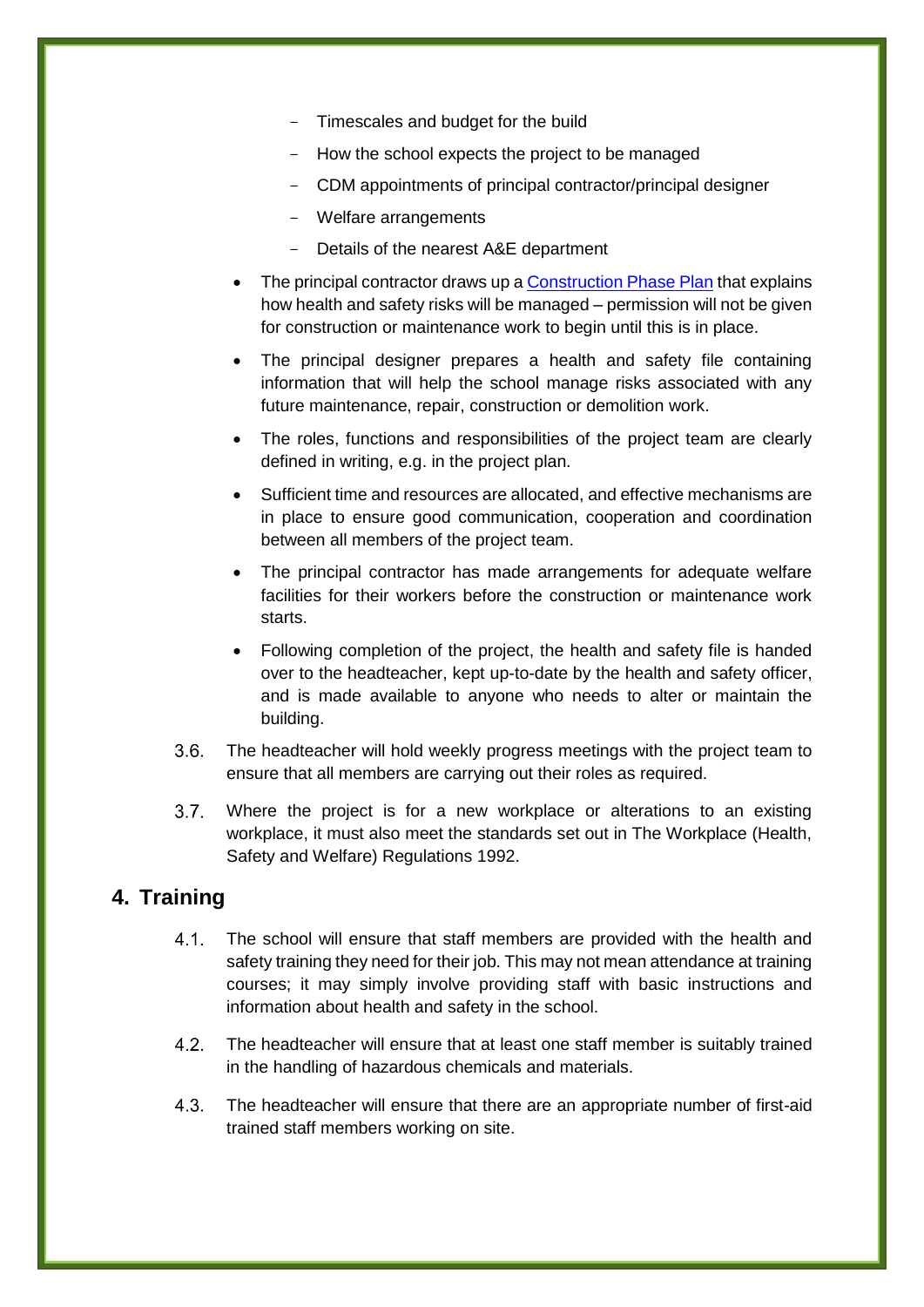- $4.4.$ Staff members will be provided with regular training opportunities and have access to support where needed.
- $4.5.$ Staff members are expected to undertake appropriate CPD in order to further contribute to the running and success of the school.
- $4.6.$ Staff will be trained on how to assess risks specific to their role.
- $4.7$ The health and safety officer will ensure staff know how to meet their duties outline in this policy.
- 4.8. Where relevant to their role, staff will receive specific training in:
	- Using industrial machinery.
	- Managing asbestos.
	- Having responsibility for the storage and accountability for potentially hazardous materials.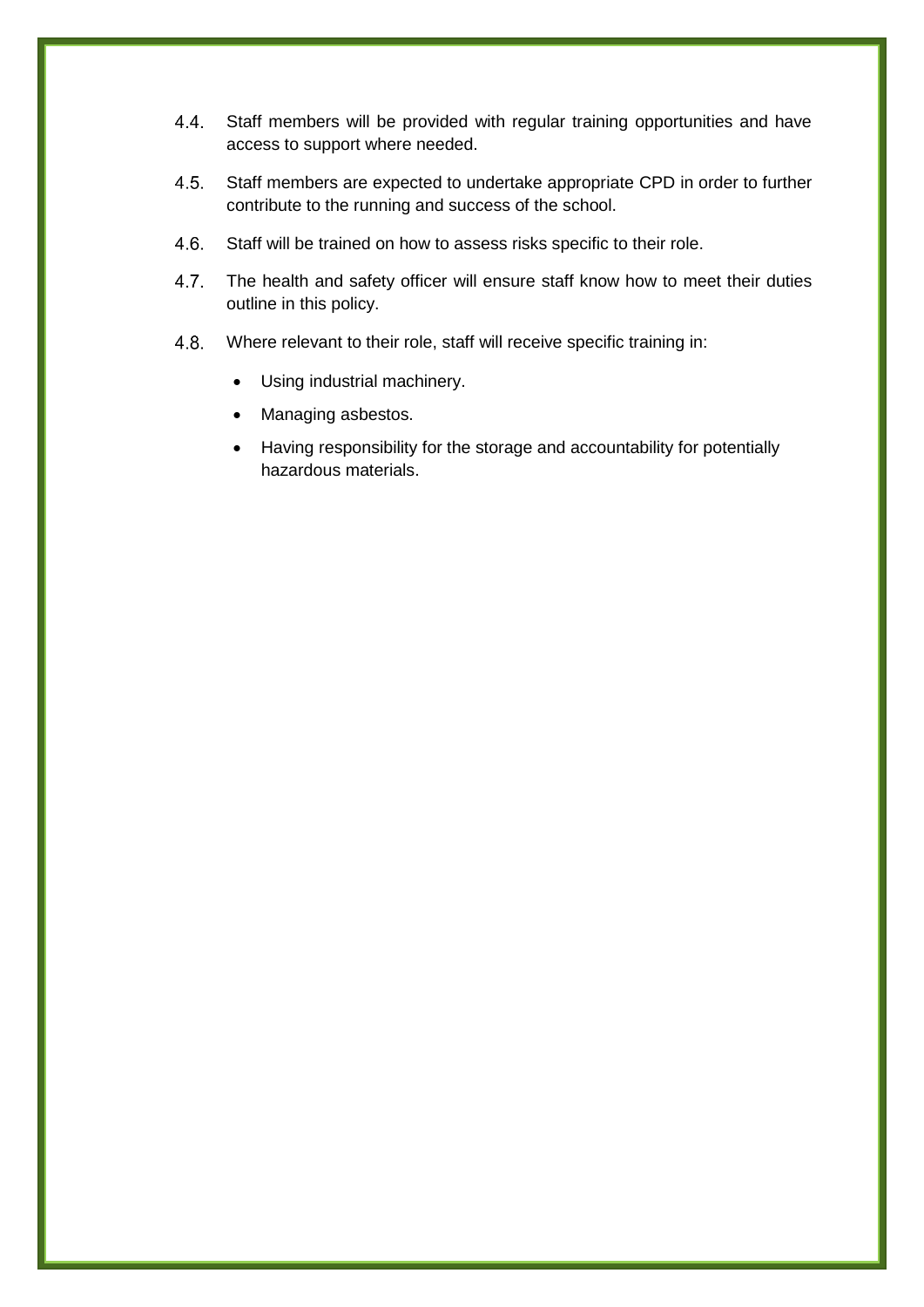# <span id="page-11-0"></span>**5. First aid**

- $51$ The school will act in accordance with the First Aid Policy at all times.
- $5.2$ The school will ensure ample provision is made for both trained personnel and first-aid equipment on-site.
- $5.3.$ The following staff members who are trained first-aiders can be found in Appendix 1
- $5.4.$ First aid boxes are located as follows, and the named staff members are responsible for their secure storage and use:

| Location                                                                         |
|----------------------------------------------------------------------------------|
| KS1 - Area opposite toilets                                                      |
| KS2 – Area opposite toilets                                                      |
| Individual first aiders are<br>responsible for their<br>individual bags/supplies |

#### <span id="page-11-1"></span>**6. Contacting the emergency services**

- $6.1.$ The headteacher will certify that procedures for ensuring safety precautions are properly managed are discussed, formulated and effectively disseminated to all staff.
- $6.2.$ Staff will contact the emergency services in an emergency.
- $6.3.$ Where an ambulance is called for a pupil, office staff will contact the pupil's parents.
- $6.4.$ Where necessary, all pupils will be evacuated from the building and taken to the designated emergency assembly point – currently, this is in the following location

KS2 pupils: to locate on the KS2 yard adjacent to the basketball area

KS1 pupils: to locate on the KS1 yard adjacent to staging area

EYFS: to locate on the EYFS bike track

- $6.5.$ Staff will be aware of any pupils who have specific evacuation needs.
- $6.6.$ Staff will be responsible for the safety of pupils and responding to any questions from the emergency services, as best they can.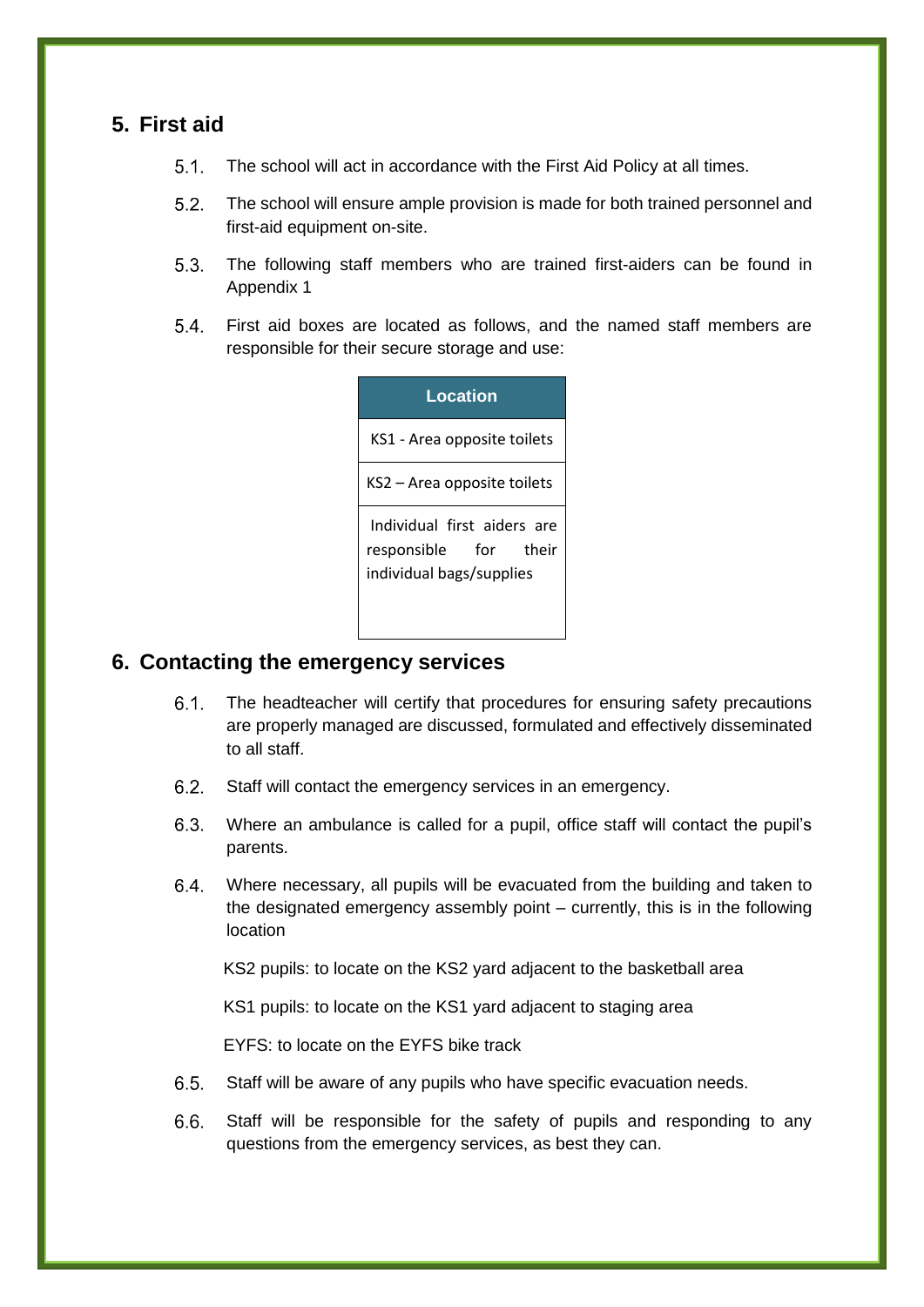# <span id="page-12-0"></span>**7. Fire safety**

- $7.1$ All staff members fully understand and effectively implement the Fire Evacuation Plan.
- $7.2$ The headteacher is responsible for certifying that procedures for ensuring that safety precautions are properly managed will be discussed, formulated and effectively disseminated to all staff.
- $7.3$ Staff will receive fire safety training to ensure they understand the procedure for fire drills and the use of fire extinguishers.
- $7.4$ The school will test evacuation procedures on a termly basis.
- $7.5$ The evacuation of visitors and contractors will be the responsibility of the person they are visiting or working for.
- $7.6$ Firefighting equipment will be checked on an annual basis by an approved contractor.
- $7.7.$ Fire alarms will be tested weekly from different 'break glass' fire points around the school, and records will be maintained and held in the Caretaker's room.
- $7.8.$ Emergency lighting will be tested on a six-monthly basis, and records will be maintained and held in the Caretaker's room.

# <span id="page-12-1"></span>**8. Accident reporting**

- $8.1.$ All accidents and incidents, including near-misses or dangerous occurrences, will be reported as soon as possible to the nominated health and safety officer and recorded on the school's CPOMS.
- $8.2.$ Minor First aid incidents are recorded in first-aiders recording books
- $8.3.$ First aid incidents involving a member of staff are recorded on SIMS
- $8.4.$ The health and safety officer will be responsible for informing the headteacher if the accident is fatal or a "major injury", as outlined by the HSE.
- $8.5.$ More in-depth information concerning reporting accidents and near-misses can be found in the following sections of this policy.

# <span id="page-12-2"></span>**9. Significant accidents**

- $9.1$ Significant accidents, as defined in the Reporting of Injuries, Diseases and Dangerous Occurrences Regulations (RIDDOR) 2013, will be reported to the HSE at the earliest opportunity.
- 9.2. The 'specified injuries' which must be reported include the following:
	- Accidents to employees causing either death or major injury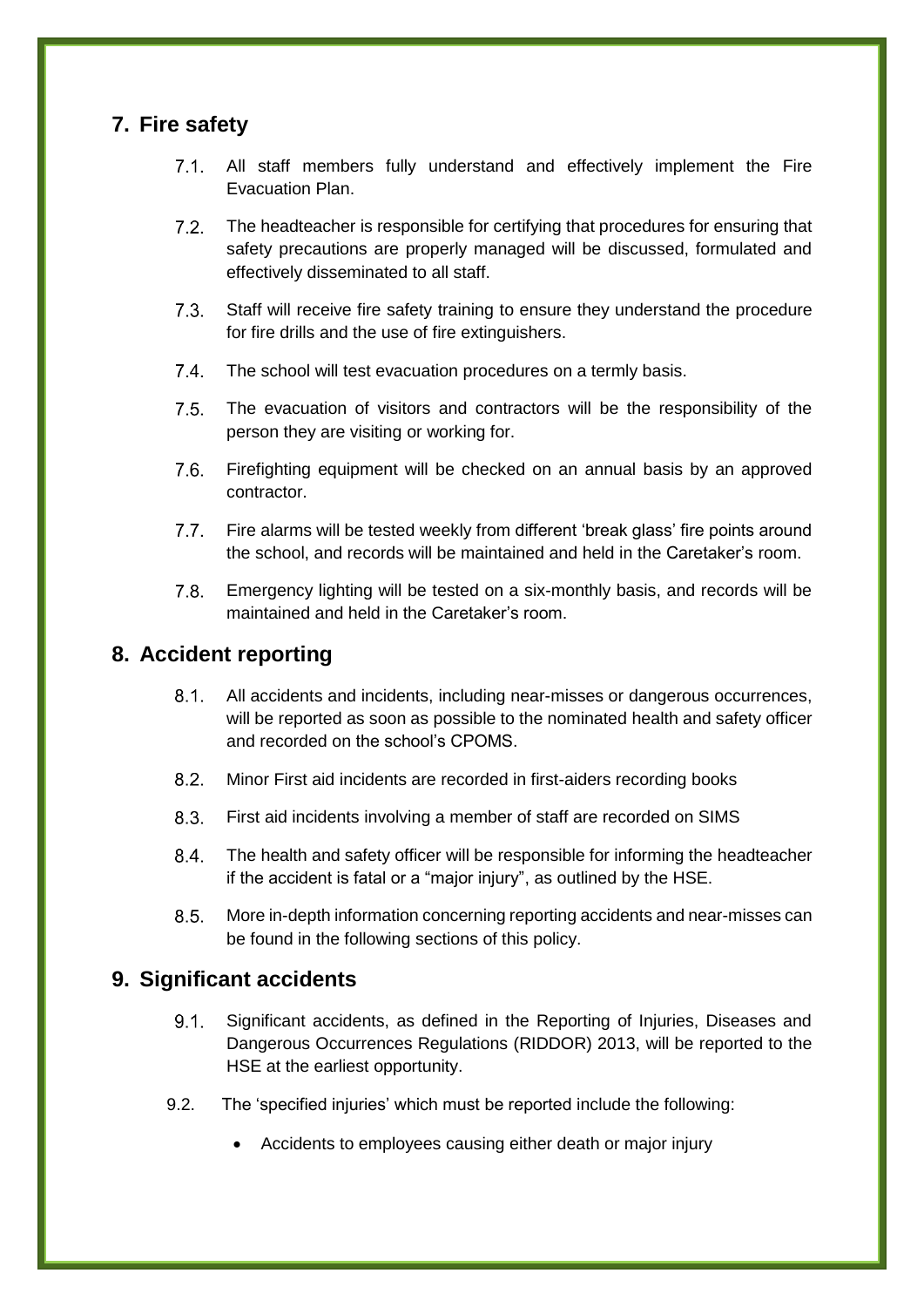- Accidents resulting in employees being away from work or being unable to perform their normal work duties for more than seven consecutive days (this seven-day period does not include the day of the accident)
- Fractures, other than to fingers, thumbs and toes
- Amputation of an arm, hand, finger, thumb, leg, foot or toe
- Any injury likely to lead to permanent loss of sight or reduction in sight in one or both eyes
- Any crush injury to the head or torso, causing damage to the brain or internal organs
- Any burn injury (including scalding) which covers more than 10 percent of the whole body's surface area or causes significant damage to the eyes, respiratory system or other vital organs
- Any degree of scalping requiring hospital treatment
- Any loss of consciousness caused by head injury or asphyxia
- Any other injury arising from working in an enclosed space which leads to hypothermia or heat-induced illness, or that requires resuscitation or admittance to hospital for more than 24 hours
- $9.3.$ Additional reportable occurrences include the following:
	- The collapse, overturning or failure of any load-bearing part of any lifting equipment
	- The explosion, collapse or bursting of any closed vessel or pipe work
	- Electrical short circuit or overload resulting in a fire or explosion
	- Unintentional explosion, misfire or failure of demolition to cause the intended collapse, projection of material beyond a site boundary, or injury caused by an explosion
	- Any accidental release of a biological agent likely to cause severe human illness
	- Any collapse or partial collapse of scaffolding over five metres in height
	- When a dangerous substance being conveyed by road is involved in a fire or is released
	- The unintended collapse of any building or structure under construction, alteration or demolition, including walls or floors
	- Any explosion or fire resulting in the suspension of normal work for over 24 hours
	- Any sudden, uncontrolled release in a building of: 200kg or more of flammable liquid, 10kg or more of flammable liquid above its boiling point, 10kg or more of flammable gas, or 500kg or more of these substances if the release is in the open air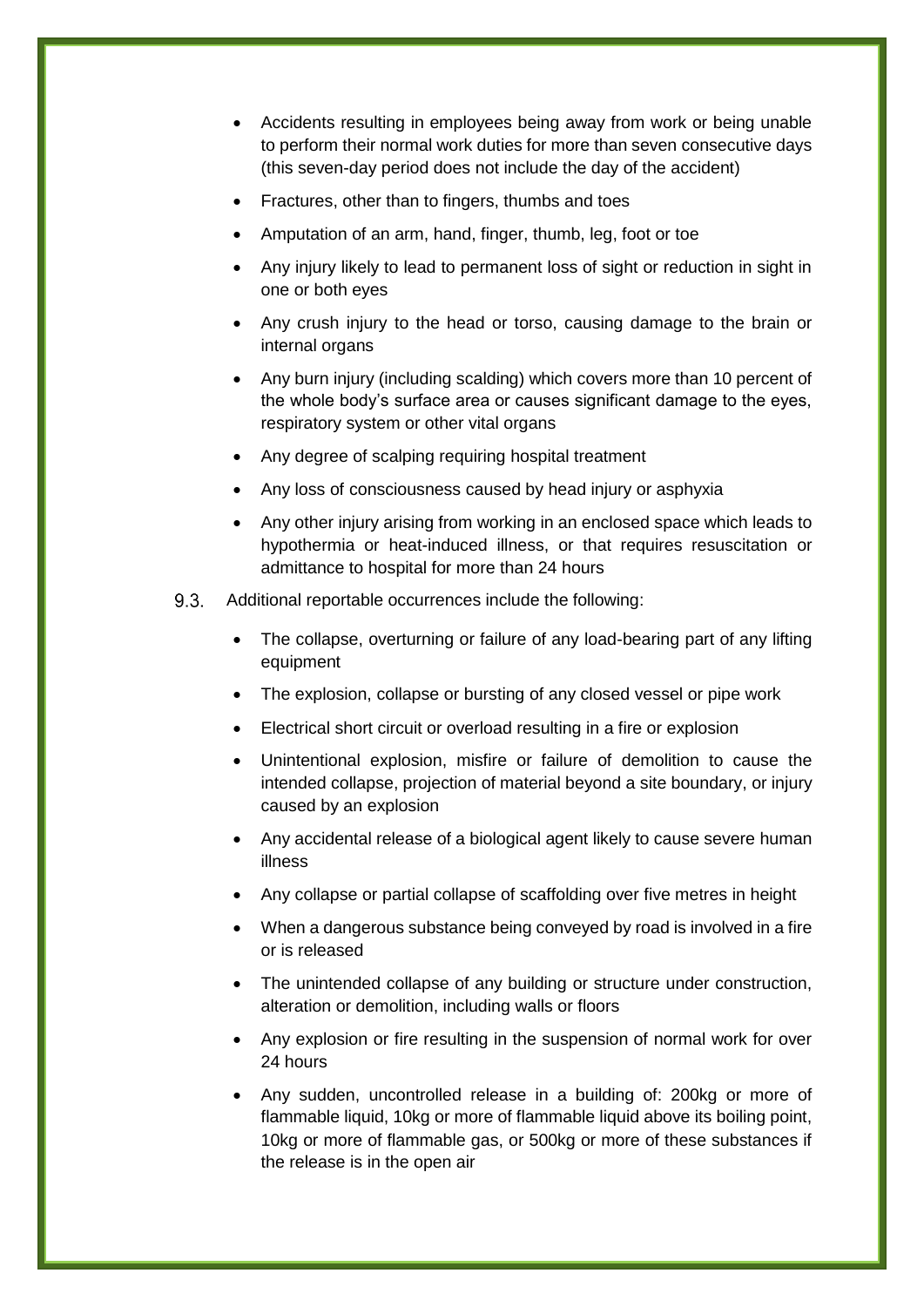- Accidental release of any substances which may damage health
- Serious gas incidents
- Poisonings
- Skin diseases including, but not limited to: occupational dermatitis, skin cancer, chrome ulcer, oil folliculitis/acne
- Lung diseases including, but not limited to: occupational asthma, farmer's lung, asbestosis, mesothelioma
- Infections including, but not limited to: leptospirosis, hepatitis, anthrax, legionellosis, tetanus
- Other conditions such as occupational cancer, certain musculoskeletal disorders, decompression illness and hand-arm vibration syndrome

#### **10. Reporting procedures**

- Should an incident require reporting to the Incident Control Centre (ICC) (part of the HSE), the health and safety officer, or a person appointed on their behalf, will file a report as soon as is reasonably possible.
- 10.2. The person will complete the relevant report on the HSE website: [http://www.hse.gov.uk/riddor/report.htm.](http://www.hse.gov.uk/riddor/report.htm)
- 10.3. The HSE no longer accepts written accident reports, except for in exceptional circumstances. The school will report all accidents and injuries online where possible (using the above link/web address).
- Fatal and specified injuries may only be reported using the telephone service on 0845 300 9923 (open Monday to Friday 8.30am to 5pm).

#### <span id="page-14-0"></span>**11. Reporting hazards**

- 11.1. Staff, pupils, contractors and visitors have a legal duty to report any condition or practice they deem to be a hazard.
- 11.2. In the main, reporting should be conducted verbally to the caretaker as soon as possible, who will then inform the headteacher as appropriate.
- 11.3. Serious hazards will be reported using the appropriate form available in the school office.

#### <span id="page-14-1"></span>**12. Accident investigation**

- 12.1. All accidents, however small, will be investigated by the health and safety officer and the outcomes recorded
- 12.2. The length of time dedicated to each investigation will vary on the seriousness of the accident.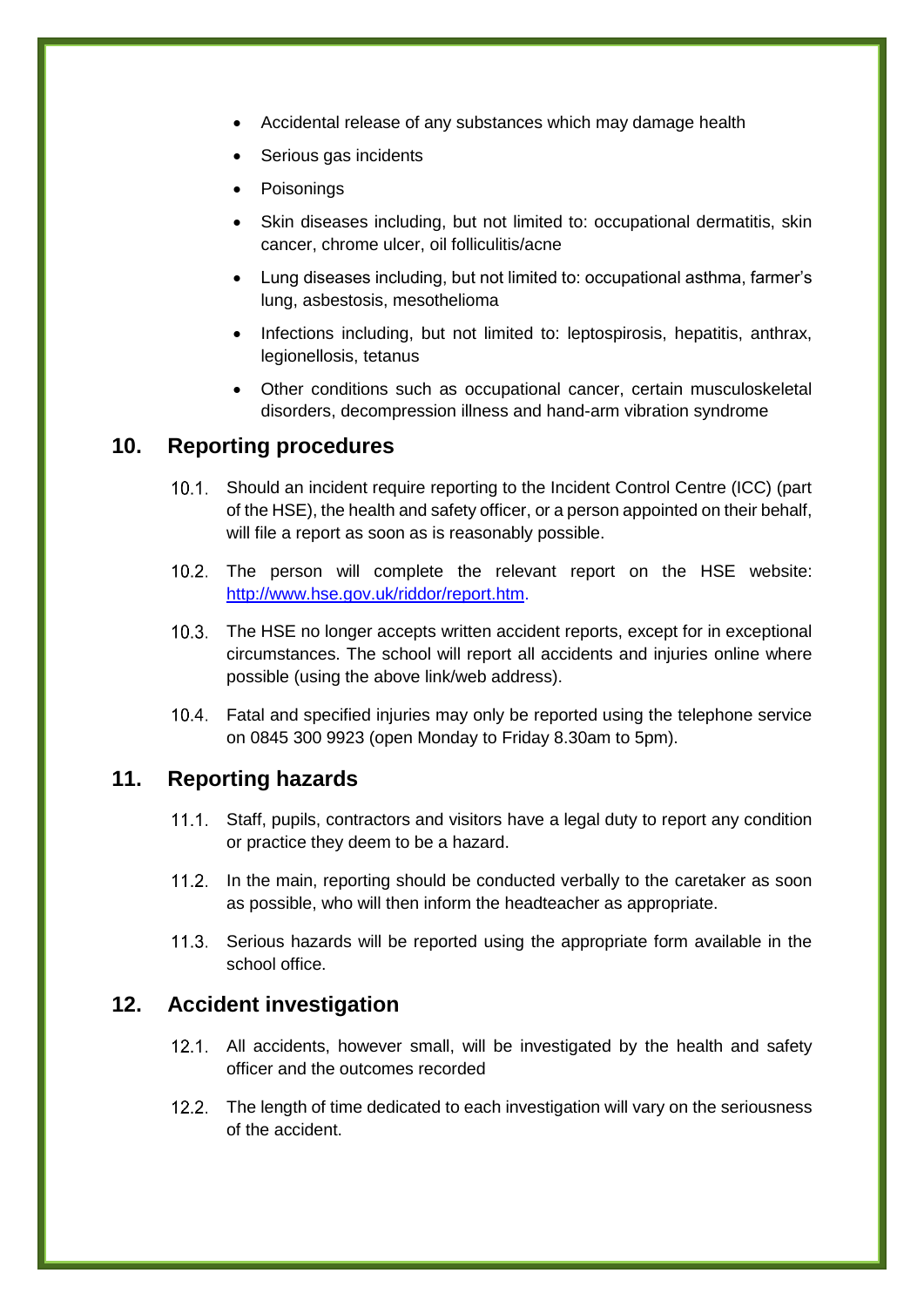- After an investigation takes place, a risk assessment will be carried out, or the existing assessment amended, to avoid reoccurrence of the accident.
- The health and safety officer will undertake termly evaluations of all reported incidents. They will then identify patterns and trends in order to take corrective action and minimise the reoccurrence of any incident/illness.

# <span id="page-15-0"></span>**13. Our active monitoring system**

- 13.1. It is good practice to actively monitor systems prior to accidents, ill health or incidents taking place; this involves regularly checking compliance procedures and the achievement of objectives. Our procedure for actively monitoring our system includes:
	- Annual audits including fire risk assessments (Every two years).
	- Termly examination of documents to ensure compliance with standards.
	- Termly inspection of premises, plants and equipment.
	- Monthly reports and updates to the headteacher.
	- External measures, such as surveys by contractors and service providers, along with visits from Environmental Health and Ofsted.

# <span id="page-15-1"></span>**14. Bomb threat procedure**

- 14.1. All staff members fully understand and effectively implement the school's Bomb Threat Policy.
- 14.2. In the event of an emergency, the procedures outlined in the Bomb Threat Policy, Invacuation, Lockdown and Evacuation Policy and Lockdown Procedure will be followed
- 14.3. All staff members are trained in handling bomb threats and have easy access to instructions of the procedure, which can be found in the Bomb Threat Policy.
- 14.4. Upon receipt of a bomb threat or a suspicious package, staff members will ask the following types of questions, regardless of the call's source (including if the call is from the police):
	- Where is it?
	- What time will the bomb go off?
	- What does the bomb look like and what colour is it?
	- What type of bomb is it and what type of explosive?
	- Who are you?
	- Why are you doing this?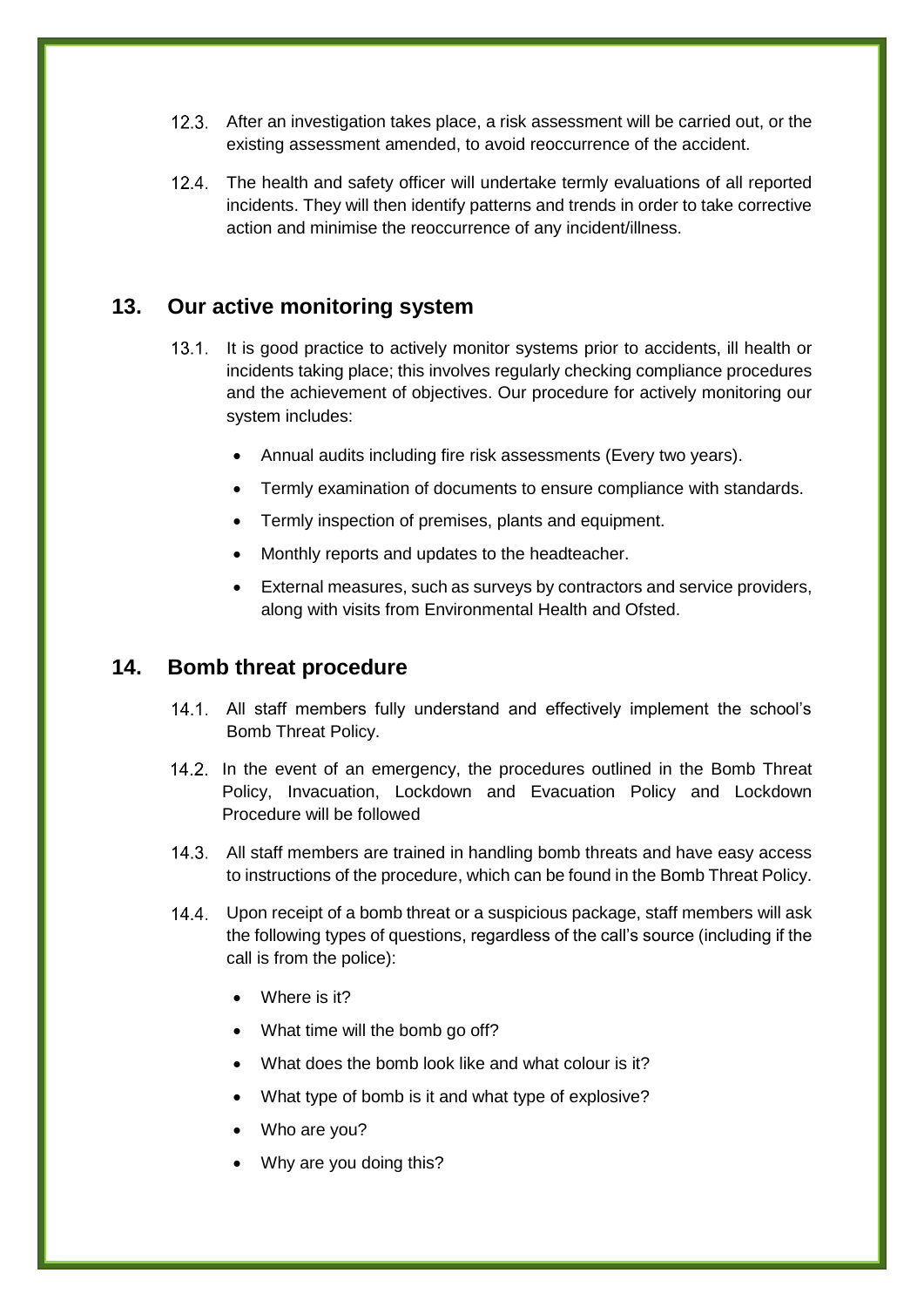- Do you have a code word?
- 14.5. The appropriate evacuation procedure will be followed whether staff members believe the threat to be a hoax or not.
- Where possible, caller ID or dialling the 1471 service will be used to identify where the call has come from.
- 14.7. Staff should note the time of the call and write down exactly what was said by the person calling, as this may be useful for the police.
- 14.8. Where possible, recording devices will be used whilst receiving a bomb threat.
- 14.9. The staff member receiving the call will contact the headteacher immediately, who will then alert the police and the LA.
- 14.10. The headteacher will decide whether or not to evacuate the building.

#### <span id="page-16-0"></span>**15. Evacuation**

- 15.1. The school will follow the procedure outlined in the Personal Emergency Evacuation Plan in the event of a crisis.
- 15.2. In the event of a fire, the Fire Evacuation Plan will be implemented.
- If an evacuation is deemed necessary, the following procedure will take place:
	- All senior staff will be informed of the situation either in person or via the internal computer system, not by the use of radios or mobile phones. The evacuation will then take place as per fire drill procedures, except staff will be instructed to:
		- If evacuation is due to a bomb or suspicious package leave all doors and windows open (excluding the area in which the bomb or suspicious package is positioned; this room should be sealed with all windows and doors closed).
		- Take all essential personal items with them, to avoid unnecessary searching.
	- Staff and pupils will be asked to make their way to the normal fire assembly area (the area should be moved if close to the area of the incident or suspicious package).
	- Staff will be positioned at all gates leading into the school and nobody will be allowed in or out except for emergency personnel.
	- Once the police have arrived, staff will await further instruction from the emergency services.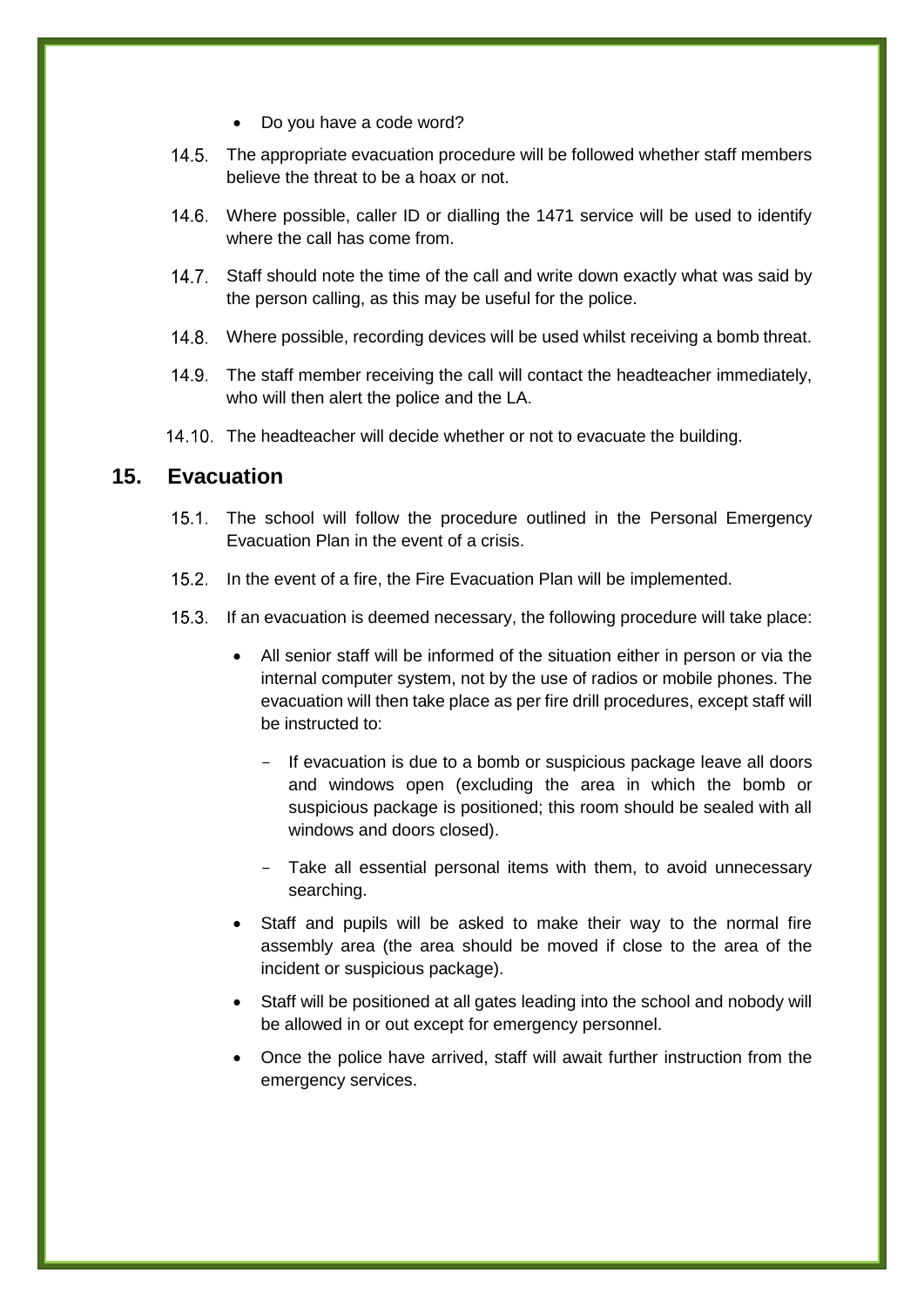#### <span id="page-17-0"></span>**16. Visitors to the school**

- The procedures outlined in the Visitor Policy and the Contractors Policy will be implemented by relevant staff when receiving visitors to the school.
- 16.2. All visitors and contractors will sign in at reception.
- 16.3. Once signed in, visitors and contractors will be collected from reception by the member of staff they are visiting, or escorted to the area of the school concerned.
- 16.4. No contractor will carry out work on the school site without the express permission of the headteacher, other than in an emergency or to make the site safe following theft or vandalism.
- 16.5. Contractors will be responsible for the health and safety of their employees and for ensuring safe working practices. They will not constitute a hazard to staff, pupils or visitors to the school.
- 16.6. Anyone hiring the premises will be made aware of their health and safety obligations when making the booking.
- Visitors and contractors will wear a visitor's badge at all times while on school grounds.
- 16.8. Cleaning contractors will wear an easily identifiable uniform or badge at all times.
- Temporary teaching staff and assistants will inform reception of their presence by reporting to reception on arrival and signing in on the school system.
- 16.10. Staff members who encounter an unidentifiable visitor will enquire if they require assistance and direct them to reception or off site.
- 16.11. Staff members who encounter uncooperative visitors threatening violence, refusing to leave the site, or carrying out physical or verbal abuse will seek immediate help by calling 999.

# <span id="page-17-1"></span>**17. Personal protective equipment (PPE)**

- 17.1. PPE means all equipment worn, or held, by staff or pupils which is designed to protect them from specified hazards.
- 17.2. The school will provide employees and pupils who are exposed to a hazard at the school, which cannot be controlled by other means, with PPE.
- 17.3. Staff and pupils will use the PPE provided, and care for it according to the instructions and training given.
- 17.4. Pupils will report any loss or defects to their class teacher, who will report it to the site manager for repair and write it on the maintenance sheets located in the staffroom.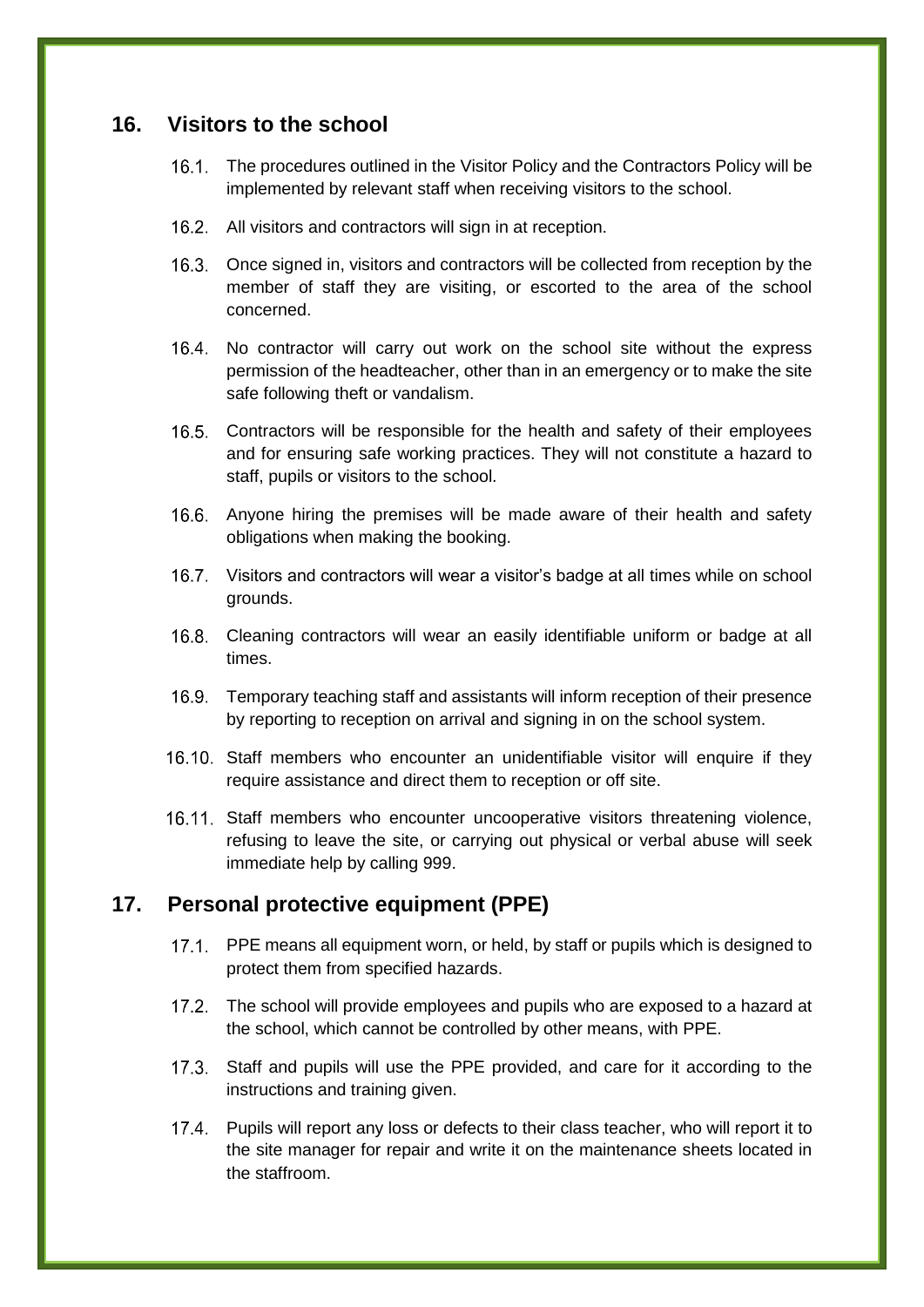- 17.5. The PPE will fit the wearer properly. Where more than one item of PPE must be worn, they should be compatible and remain effective.
- 17.6. PPE will not be worn if the hazard is caused by wearing it that is greater than the hazard it is intended to protect the wearer from.
- 17.7. PPE includes laboratory and workshop equipment, such as tool box tools, protective clothing, safety footwear and face masks, PE equipment, ICT equipment, lifting equipment and respiratory protective equipment.
- 17.8. Clothing that is not specifically designed to preserve the health and safety of the wearer does not constitute as PPE, e.g. school uniform.
- 17.9. Thorough risk assessments are carried out by the health and safety officer to determine the suitable PPE to be used for each hazard and these are reviewed on a termly basis.
- 17.10. Staff and pupils can expect that any equipment they use is suitable for its intended use and is properly maintained.
- 17.11. Staff will receive health and safety training in order to ensure they know how to properly use, maintain and store PPE, and how to detect and report faults.
- Equipment manuals are readily available and warning signs are clearly displayed in areas, and on equipment, where PPE is mandatory.
- 17.13. The school understands its duty to cover the costs of purchase, cleaning and repair for all clothing that is:
	- Protective clothing that staff require to fulfil their roles.
	- A uniform that employees only wear to work.
- 17.14. The office administrator will keep a record of all expenses related to PPE and uniform for HR and finance purposes.
- 17.15. In accordance with HM Revenue and Customs (HMRC), the school will pay any tax and national insurance on uniforms and PPE that are not [exempt.](https://www.gov.uk/employer-reporting-expenses-benefits/dispensations)
- 17.16. Using a [P11D](https://www.gov.uk/government/publications/paye-end-of-year-expenses-and-benefits-online-form) form, the school will report the cost of the following to HMRC, unless they are exempt:
	- Buying the clothes for employees
	- Lending clothes to employees
	- Cleaning or repairing clothing
- 17.17. The school will not report the above to HMRC if it is provided as part of a salary sacrifice arrangement.
- 17.18. If the school follows either of the below procedures, we will not report uniform costs as detailed in 17.16 to HMRC: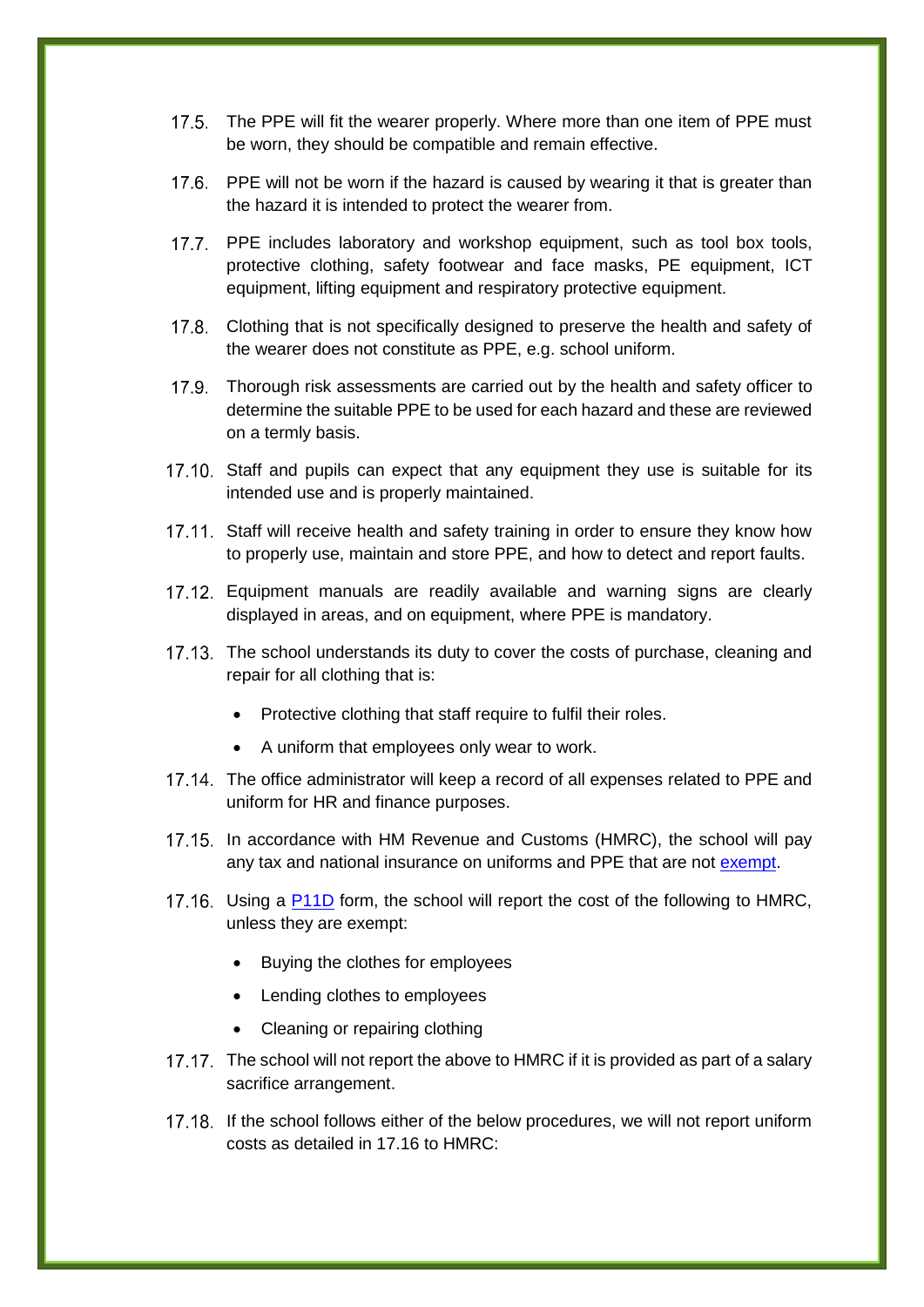- Paying a flat rate to employees as part of their earnings either a benchmark rate or a special (bespoke) rate approved by HMRC.
- Paying back the employee's actual costs.

# <span id="page-19-0"></span>**18. Maintaining equipment**

- 18.1. When not in use, PPE will be properly stored, kept clean, and in good repair. Inspectors, or a trained health and safety technician, will inspect the following equipment for health and safety issues annually:
	- All electrical appliances
	- All fixed gymnasium equipment
- 18.2. It is the responsibility of the health and safety officer to ensure new equipment meets the appropriate standards and conforms to all health and safety requirements.
- 18.3. A health and safety technician should be consulted as necessary.

#### <span id="page-19-1"></span>**19. Hazardous materials**

- 19.1. The school will act in accordance with the school's COSHH Policy at all times.
- 19.2. No chemicals or other hazardous materials will be used without the permission of the headteacher.
- 19.3. The school will only purchase hazardous materials from a reputable source, making sure that the relevant material safety data sheet (MSDS) is provided by the retailer on delivery.
- The school will only order supplies of hazardous materials when existing stocks are no longer adequate, and in quantities that are no larger than necessary.
- 19.5. The health and safety officer is responsible for ensuring all products that may be hazardous to health are risk assessed before being used, taking into account the advice on the relevant MSDS or Hazcard – the latter is provided from CLEAPPS, recognised by Ofsted and HSE as a definitive basis for undertaking practical work safely.
- 19.6. The site manager in liaison with the health and safety officer will ensure that the relevant control measures and appropriate guidelines are put in place to manage the risks identified in risk assessments.
- 19.7. Control measures will be checked and reviewed by the caretaker on a termly basis to ensure continued effectiveness, even when they are known to be reliable.
- 19.8. All equipment, materials and chemicals will be held in appropriate containers and areas conforming to health and safety regulations.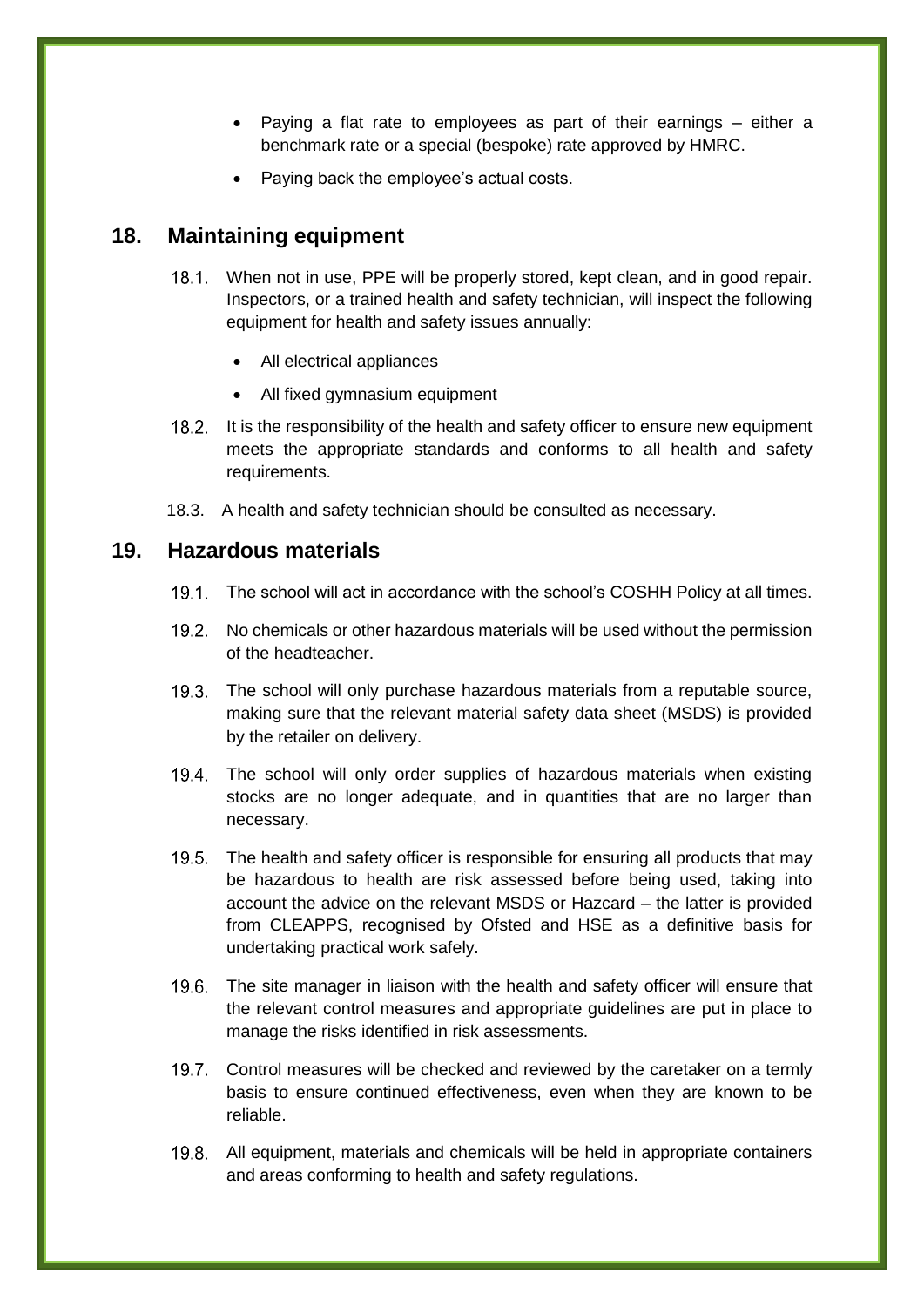- 19.9. Hazardous substances will be labelled with the correct hazard sign and contents label.
- 19.10. Storage life will be considered by the caretaker. All COSHH and ionising radiations regulations will be adhered to.
- 19.11. Low-toxic products, such as corrective fluid and aerosol paints, will be stored securely and only used under supervision in a well-ventilated area.
- 19.12. No staff member or pupil should ever be put at risk through exposure to any hazardous substance used in our practical curriculum.
- 19.13. No potentially hazardous materials will be used in lessons without the approval of the health and safety officer.
- 19.14. The health and safety officer will ensure staff are appropriately trained to use hazardous materials.
- 19.15. Where a substance has a workplace exposure limit, control measures will ensure that exposure is below the limit.
- 19.16. The site manager will keep an up-to-date inventory of all the hazardous chemicals and materials held at the school.
- 19.17. A termly audit of hazardous materials will be undertaken by the site manager with routine surveillance to ensure that they remain safe to store. Unwanted or surplus chemicals and materials, including those that have become unsafe, will be disposed of by a registered waste carrier, in accordance with school procedures.

#### <span id="page-20-0"></span>**20. Asbestos management**

- 20.1. In accordance with HSE quidance, an asbestos management survey was undertaken on 2<sup>nd</sup> July 2019 by QUALSURV International Ltd, which is a United Kingdom Accreditation Service accredited surveying organisation.
- This survey will be undertaken following any changes of use to a location or prior to any significant building work.
- 20.3. Further details concerning the management of asbestos can be found in the Asbestos Management Policy.

#### <span id="page-20-1"></span>**21. Medicine and drugs**

- 21.1. The school's Supporting Pupils with Medical Conditions Policy will be read, understood and adhered to at all times by all employees.
- 21.2. The school will obtain notification from parents regarding any medication that pupils are required to take.
- 21.3. Only trained staff will administer medication.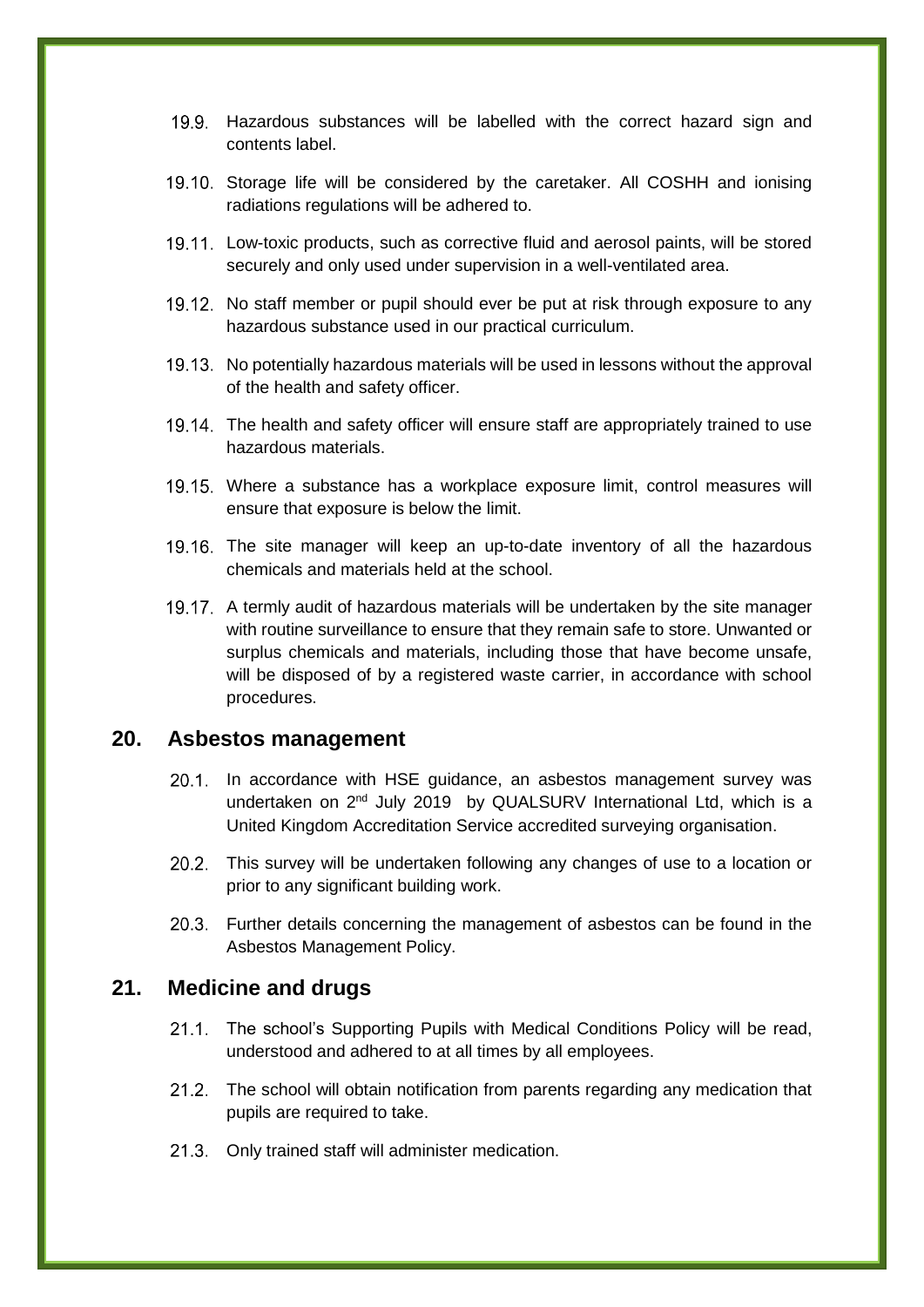- 21.4. Staff will receive annual training in supporting pupils with medical conditions.
- 21.5. The school's Administering Medication Policy will be followed at all times.
- A record will be kept of any medication that pupils take this will be checked prior to administering any non-prescription medication.

# <span id="page-21-0"></span>**22. Smoking**

- 22.1. The school is a non-smoking premises and no smoking will be permitted on the grounds.
- 22.2. The school's Smoke-Free Policy will be read, understood and adhered to by all staff.

#### <span id="page-21-1"></span>**23. Housekeeping and cleanliness**

- 23.1. Special consideration will be given to hygiene areas.
- 23.2. Waste collection services will be monitored by the site manager.
- 23.3. Special consideration will be given to the disposal of laboratory materials and clinical waste.
- 23.4. The headteacher is responsible for ensuring that the school is at a safe temperature for staff and pupils to work in. The school will adhere to the provisions as outlined in The Education (School Premises) Regulations 1999, which state:

| Areas                                                                                                                                                                                  | Temperature    |
|----------------------------------------------------------------------------------------------------------------------------------------------------------------------------------------|----------------|
| Where there is a below-normal level of physical activity due<br>to ill health or a physical disability, e.g. isolation rooms;<br>however, this does not include sleeping accommodation | $21^{\circ}$ C |
| Where there is a normal level of physical activity<br>associated with teaching, private study or examinations                                                                          | $16^{\circ}$ C |
| Where there is a high level of physical activity, e.g. PE<br>sports halls, washrooms, sleeping accommodation and<br>circulation spaces                                                 | $15^{\circ}$ C |

#### <span id="page-21-2"></span>**24. Infection control**

- 24.1. The school actively prevents the spread of infection through the following measures:
	- Routine immunisation
	- Maintaining high standards of personal hygiene and practice
	- Maintaining a clean environment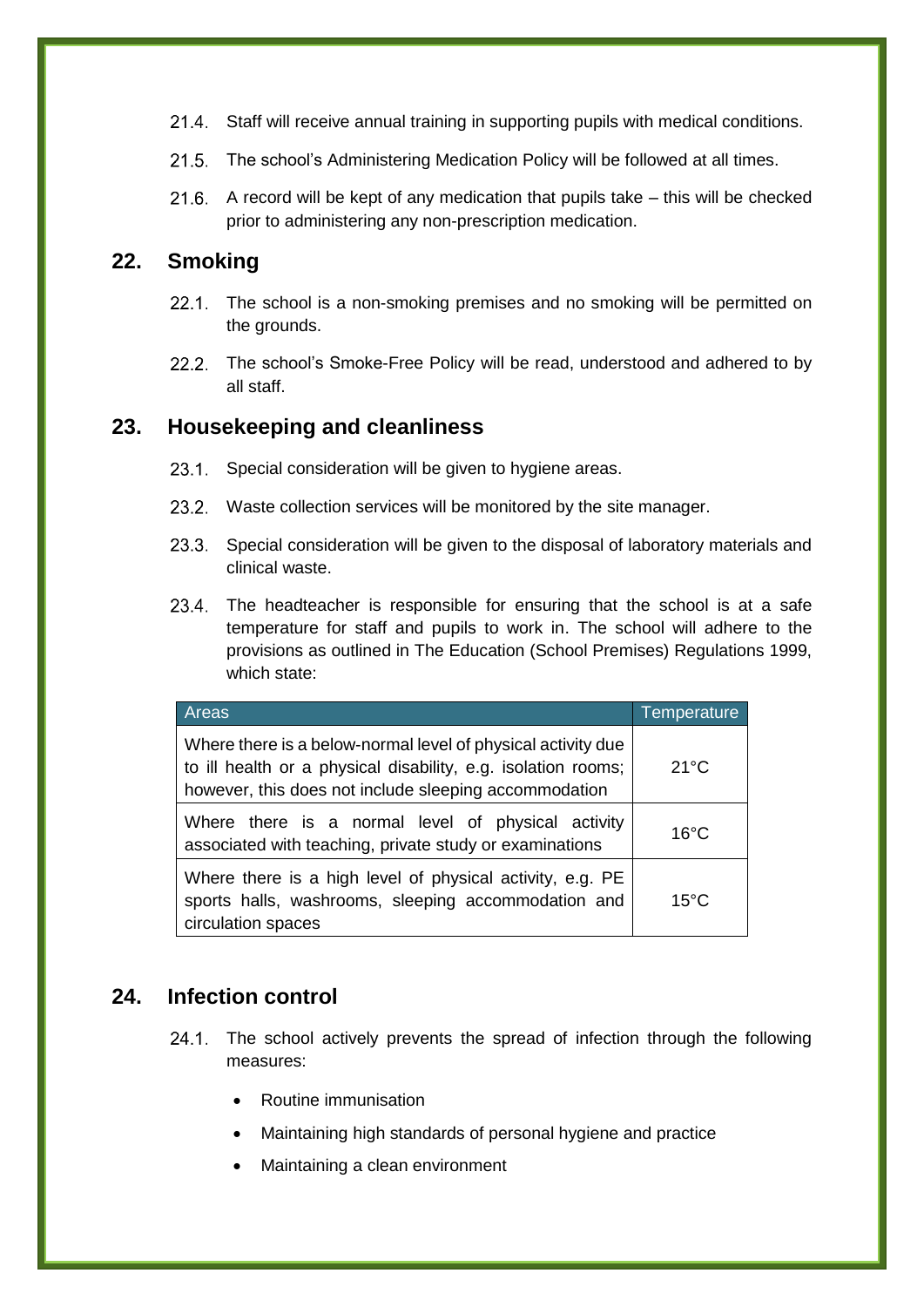- 24.2. The school employs good hygiene practices in the following ways:
	- Displaying posters throughout the school, encouraging all pupils, staff members and visitors to wash their hands after using the toilet, before eating or handling food, after touching animals, and following any other actions that increase the risk of the spread of infection, such as coughing or sneezing
	- Ensuring there is sufficient liquid soap, warm water and paper towels available for everyone to wash their hands throughout the school
	- Employing cleaners to carry out thorough and frequent cleaning that follows national guidance
	- Providing PPE where necessary
	- Immediately cleaning any spillages of bodily fluids with a combination of detergent and disinfectant, and always wearing PPE. Mops will not be used to clean up body fluid spillages; instead, paper towels will be used and discarded properly, following the procedures for clinical waste
	- Washing all laundry in a separate dedicated facility and washing any soiled linens separately
	- Hygienically bagging any pupils' soiled clothing to go home and never rinsing it by hand
	- Storing all clinical waste in clinical waste bags and in a secure, dedicated area, before it is removed by a registered waste contractor
	- Providing a secure sharps bin, out of reach of pupils, for the disposal of sharps
	- Discouraging pupils, staff members and visitors from touching any stray animals that may come onto the school premises
- 24.3. Staff and pupils displaying signs of infection, such as rashes, vomiting, diarrhoea, etc., will be sent home and recommended to see a doctor.
- 24.4. All staff are subject to a full occupational health check before starting employment at the school.
- 24.5. The school encourages parents to have their children immunised.
- 24.6. All cuts and abrasions will be covered with waterproof dressings.
- 24.7. The school will ensure that arrangements are in place to minimise any pupil health risks, e.g. flu, by ensuring hygiene standards are maintained and pupils and staff are not permitted in school if they are unwell.
- 24.8. Wall-mounted hand sanitiser is available in all toilets.
- 24.9. Further information concerning our policies and procedures addressing infection control can be found in our Infection Control Policy.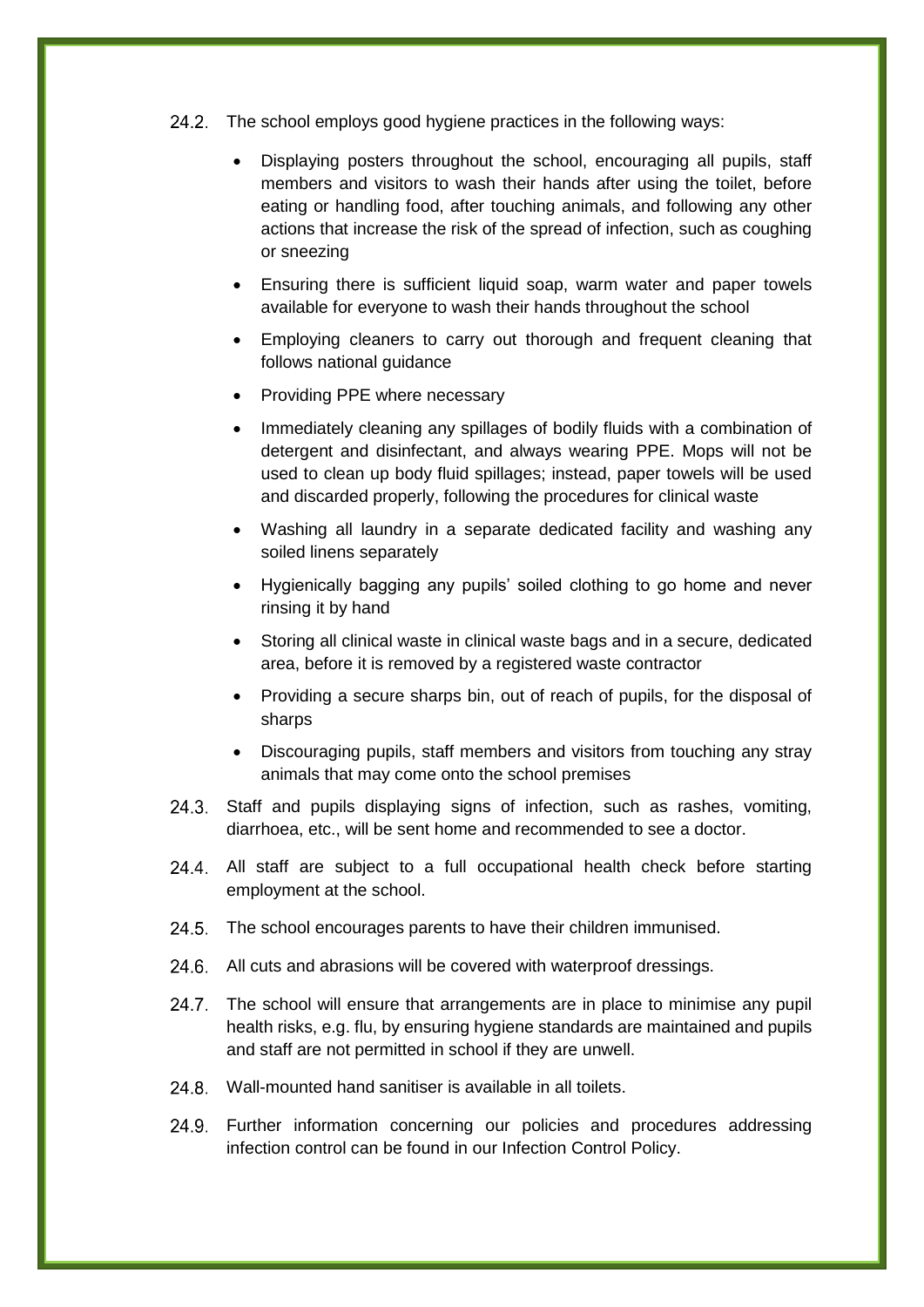#### <span id="page-23-0"></span>**25. Risk assessment**

- 25.1. The headteacher has overall responsibility for ensuring potential hazards are identified and risk assessments are completed for all areas in the school. The health and safety officer will be consulted when risk assessments are being carried out.
- 25.2. Termly assessment of the school building is undertaken by the site manager and health and safety officer.
- 25.3. Risk assessments will consider the needs of staff, pupils, visitors and contractors.
- 25.4. Risk assessments will identify all defects and potential risks along with the necessary solutions or control measures.
- 25.5 Risk assessments will be reviewed if
	- There is any reason to suspect that they are no longer valid.
	- There has been a significant change in related matters.
- 25.6. The governing board will be informed of concerns raised from risk assessments, allowing issues to be prioritised and actions to be authorised, along with funds and resources.
- 25.7. The school will record any significant findings of any risk assessments, including the following:
	- The identified hazards
	- How people might be harmed by them
	- What the school has implemented to control the risk
- 25.8. Education Visits Coordinator (Mr. Mooney) will ensure risk assessments are completed by staff leading day trips or residential stays.

#### <span id="page-23-1"></span>**26. Slips and trips**

- 26.1. In line with HSE guidance, control measures are in place to effectively control slip and trip risks. The school utilises the following procedure:
	- Identify the hazards risk factors considered include:
		- Environmental (floor, steps, slopes, etc.)
		- Contamination (water, food, litter, etc.)
		- Organisational (task, safety, culture, etc.)
		- Footwear (footwear worn for evening events may not be in line with the school's Uniform Policy)
		- Individual factors (rain, supervision, pedestrian behaviour, etc.)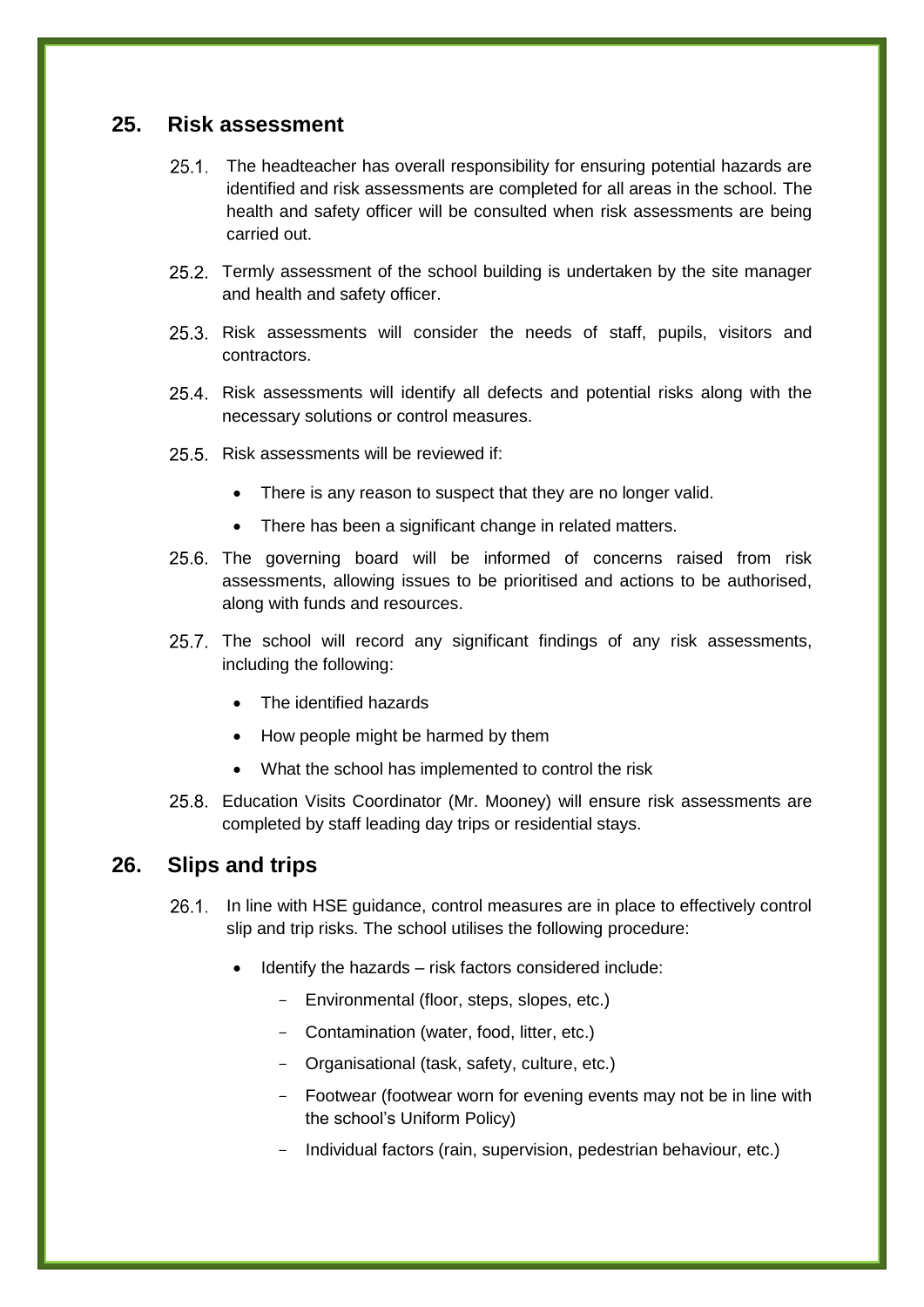- Decide who might be harmed and how
- Consider the risks and decide if existing precautions are sufficient, or if further measures need to be introduced
- Record the findings
- Review the assessment regularly and revise if necessary

#### <span id="page-24-0"></span>**27. Security and theft**

- 27.1. Policy and procedures to reduce security risks are addressed in the Security Plan.
- 27.2. CCTV systems will be used to monitor events and identify incidents taking place.
- 27.3. CCTV systems may be used as evidence when investigating reports of incidents.
- 27.4. Money will be held in a safe and banked on a weekly basis to ensure large amounts are not held on-site.
- 27.5. Money will be counted in an appropriate location, such as the school office, and staff should not be placed at risk of robbery.
- 27.6. Staff and pupils are responsible for their personal belongings and the school accepts no responsibility for loss or damage.
- 27.7. Thefts may be reported to the police and staff members are expected to assist police with their investigation.
- 27.8. All members of staff are expected to take reasonable measures to ensure the security of school equipment being used.
- 27.9. Missing or believed stolen equipment will be reported immediately to a senior staff member.
- 27.10. The school will install access control and security measures to ensure the safety of the school, e.g. security glazing on windows.
- 27.11. The school will ban individuals from the premises if they pose a risk to any member of the school community.
- 27.12. The school will consider any risks that are posed by their local context, e.g. recent arson attacks.

#### <span id="page-24-1"></span>**28. Severe weather**

- 28.1. The headteacher, in liaison with the governing board, makes a decision on school closure on the grounds of health and safety.
- 28.2. If a closure takes place, the governing board will be promptly informed.
- 28.3. The school will act in accordance with the Adverse Weather Policy at all times.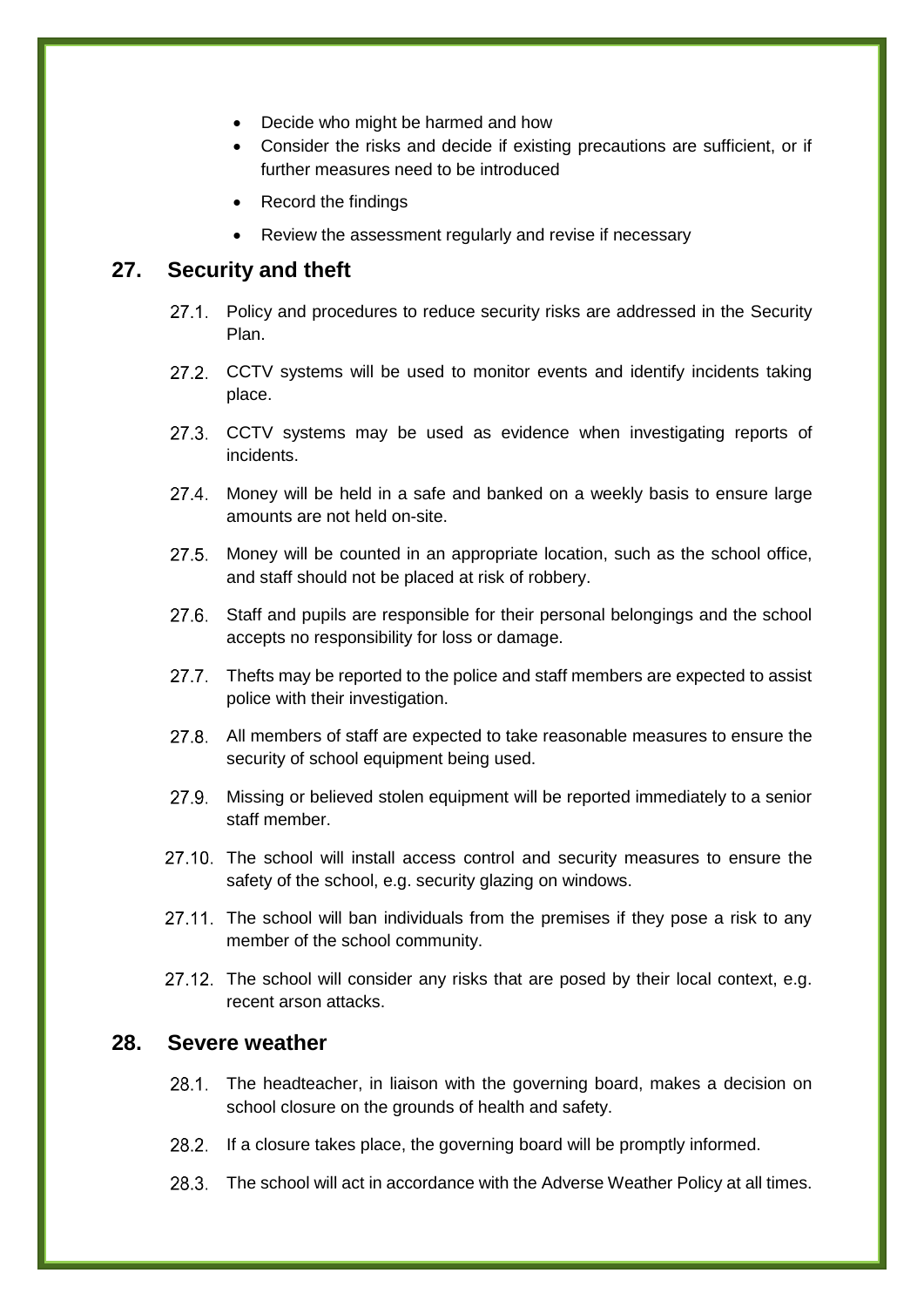# <span id="page-25-0"></span>**29. School trips and visits**

29.1. Health and safety policy and procedures concerning school trips and visits, including trips abroad, are contained in the school's Educational Trips and Visits Policy.

# <span id="page-25-1"></span>**30. Manual handling**

- Manual handling can prove hazardous when it has the potential to cause a musculoskeletal disorder. This can be due to repetition of the action, the force and/or posture involved in the completion of a handling task, and/or a person's ability to hold/grasp the particular item in a safe and balanced manner.
- 30.2. In order to manage these risks, we have adopted policies and procedures. Further information concerning the safe management of manual handling can be found in the Manual Handling Policy.

# <span id="page-25-2"></span>**31. Working at heights**

- 31.1. Policy and procedures concerning employees working at heights are addressed in the Working at Heights Policy.
- Staff members and contractors are required to sign statements confirming that they have received, read and understood the policy, prior to being allowed to work at heights.
- Equipment should only be used for its intended purpose (i.e. not standing on a chair fitted with wheels to reach anything at height).

# <span id="page-25-3"></span>**32. Lone working**

- 32.1. Policy and procedures concerning employees' lone working (including Family Support Worker) are addressed in the Lone Working Policy.
- 32.2. Staff members are required to sign statements confirming that they have received, read and understood the relevant policies, prior to being allowed to undertake lone working.

# <span id="page-25-4"></span>**33. Workplace health and safety: stress management**

- Staff will be aware of the symptoms of stress, including sleeping problems, dietary problems, mood swings, feeling lethargic, fatigue, emotional problems, chest pains and elevated heart rate, lack of focus, inability to concentrate and increased sweating. Staff members who suffer from any of these symptoms are advised to consult their GP as soon as possible.
- 33.2. All staff wellbeing matters are managed in line with the Staff Wellbeing Policy.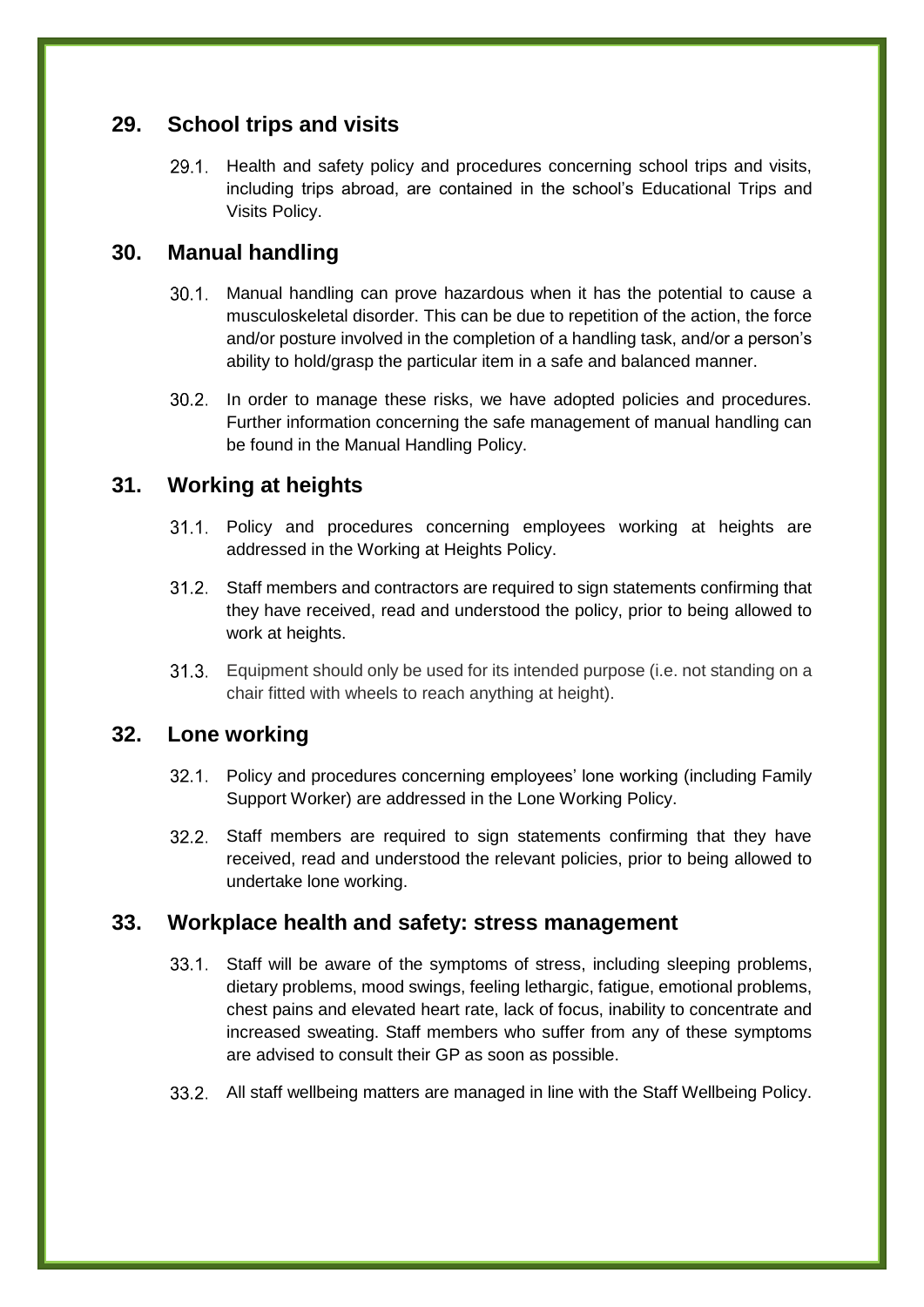# <span id="page-26-0"></span>**34. Workplace health and safety: display equipment**

34.1. Display screen assessments will be carried out (every two years) by the health and safety officer for teaching staff and administrative staff who regularly use laptops or desktops computers.

## <span id="page-26-1"></span>**35. Monitoring and review**

- 35.1. The effectiveness of this policy will be monitored continually by the headteacher and the governing board. Any necessary amendments may be made immediately.
- 35.2. The next scheduled review date for this policy is July 2021.
- 35.3. The school will establish a monitoring system that is backed up by performance measures and this will be reviewed following an incident.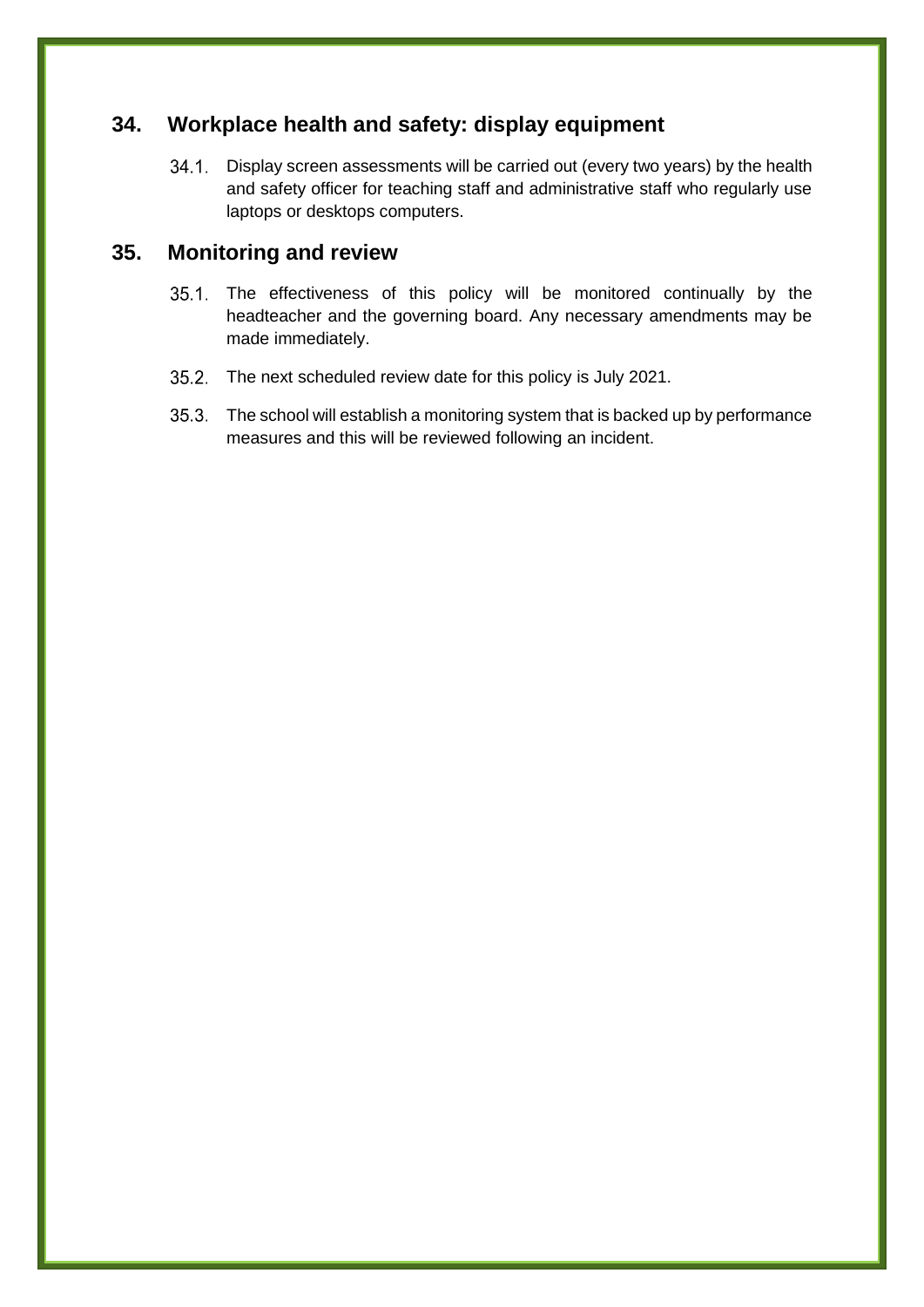# <span id="page-27-0"></span>**Classroom Checklist**



St Patrick's RC Primary School Foxholes Road, Rochdale

Classroom Risk Assessment Checklist - Guidance from HSE (Health and Safety Executive)

Class Name

Room No:

| Room / Area / Task             |                                                                                                                                         |     | Internal                 |     |
|--------------------------------|-----------------------------------------------------------------------------------------------------------------------------------------|-----|--------------------------|-----|
|                                |                                                                                                                                         | Yes | Further action<br>needed | N/A |
| Movement around the            | Is the internal flooring in good condition?                                                                                             |     |                          |     |
| classroom (slips and<br>trips) | Are there any changes in floor level or type of flooring<br>that need to be highlighted?                                                |     |                          |     |
|                                | Are gangways between desks kept clear?                                                                                                  |     |                          |     |
|                                | Are trailing electrical leads/cables prevented wherever<br>possible?                                                                    |     |                          |     |
|                                | Is lighting bright enough to allow safe access and exit?                                                                                |     |                          |     |
|                                | Are procedures in place to deal with spillages, e.g.<br>water, blood from cuts                                                          |     |                          |     |
|                                | For stand-alone classrooms:<br>• Are access steps or ramps properly maintained?<br>• Are access stairs or ramps provided with handrails |     | N/A                      |     |
| Work at height (falls)         | Do you have an 'elephant-foot stepstool or stepladder<br>available for use where necessary?                                             |     |                          |     |
|                                | Is a window-opener provided for opening high-level<br>windows?                                                                          |     | N/A                      |     |
| Furniture and fixtures         | Are permanent fixtures in good condition and securely<br>fastened, e.g. cupboards, display boards, shelving?                            |     |                          |     |
|                                | Is furniture in good repair and suitable for the size of<br>the user, whether adult or child?                                           |     |                          |     |
|                                | Is portable equipment stable?                                                                                                           |     |                          |     |

|                                    | Where window restrictors are fitted to upper-floor<br>windows, are they in good working order? |  |     |
|------------------------------------|------------------------------------------------------------------------------------------------|--|-----|
|                                    | Are hot surfaces of radiators etc. protected where                                             |  |     |
|                                    | necessary to prevent the risk of burns to vulnerable                                           |  |     |
|                                    | voung people?                                                                                  |  |     |
| Manual handling                    | Have trolleys been provided for moving heavy objects<br>e.g. laptops, iPads                    |  |     |
| Computers and similar<br>equipment | Have pupils been advised about good practice when<br>using computers?                          |  |     |
| Electrical equipment and           | Are fixed electrical switches and plug sockets in good                                         |  |     |
| services                           | repair?                                                                                        |  |     |
|                                    | Are all plugs and cables in good repair?                                                       |  |     |
|                                    | Has portable electrical equipment, e.g. laminators,                                            |  |     |
|                                    | been visually checked and, where necessary, tested at                                          |  |     |
|                                    | suitable intervals to ensure that it's safe to use? (there                                     |  |     |
|                                    | is a sticker to show it has been tested) -PAT testing is                                       |  |     |
|                                    | done on a vearly basis                                                                         |  |     |
|                                    | Has any damaged electrical equipment been taken out                                            |  |     |
|                                    | of service or replaced?                                                                        |  |     |
| Asbestos                           |                                                                                                |  | N/A |
| Fire                               | If there are fire exit doors in the classroom, are they                                        |  |     |
|                                    | • Unobstructed                                                                                 |  |     |
|                                    | Kept unlocked, and                                                                             |  |     |
|                                    | Easy to open from the inside?                                                                  |  |     |
|                                    | Is fire-fighting equipment in place in the classroom?                                          |  |     |
|                                    | Are fire evacuation procedures clearly displayed?                                              |  |     |
|                                    | Are you aware of the evacuation drill, including                                               |  |     |
|                                    | arrangements for any vulnerable adults or pupils                                               |  |     |
| Workplace (ventilation             | Does the room have natural ventilation?                                                        |  |     |
| and heating                        | Can a reasonable room temperature be maintained                                                |  |     |
|                                    | during use of the classroom?                                                                   |  |     |
|                                    | Are measures in place, for example blinds, to protect                                          |  |     |
|                                    | from glare and heat from the sun?                                                              |  |     |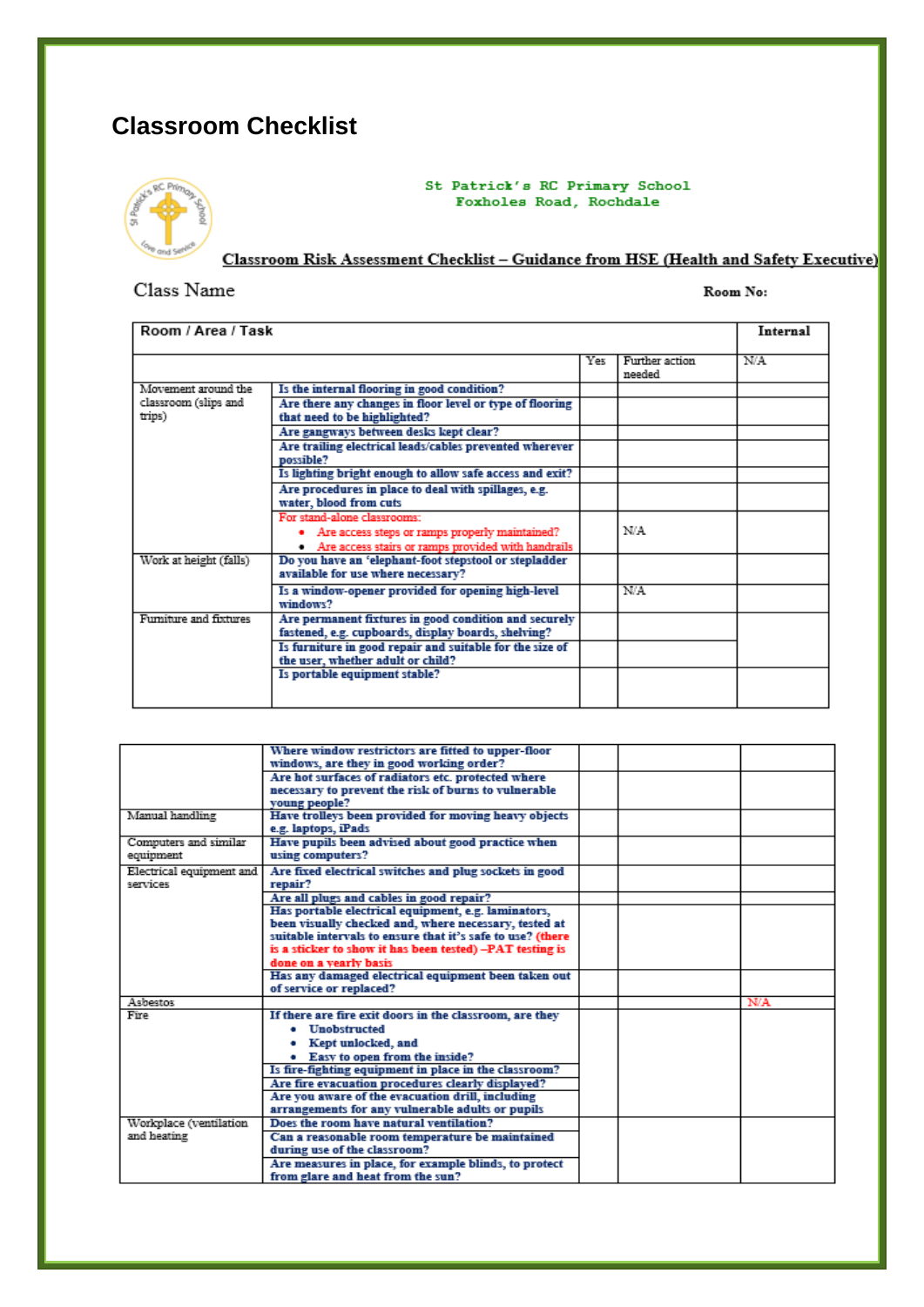| <b>Additional Issues</b> |  | Yes Further action needed   N/A |  |
|--------------------------|--|---------------------------------|--|
|                          |  |                                 |  |
|                          |  |                                 |  |
|                          |  |                                 |  |
|                          |  |                                 |  |
|                          |  |                                 |  |
|                          |  |                                 |  |

| Hazards noted: | <b>Action</b> taken | Date | Completed<br>by (signature) |
|----------------|---------------------|------|-----------------------------|
|                |                     |      |                             |
|                |                     |      |                             |
|                |                     |      |                             |
|                |                     |      |                             |
|                |                     |      |                             |
|                |                     |      |                             |
|                |                     |      |                             |

<span id="page-28-0"></span>

| Name of Assessor(s): | Signature(s): | Date of Assessment: |
|----------------------|---------------|---------------------|
| Name of Manager:     | Signature:    | Date for Review:    |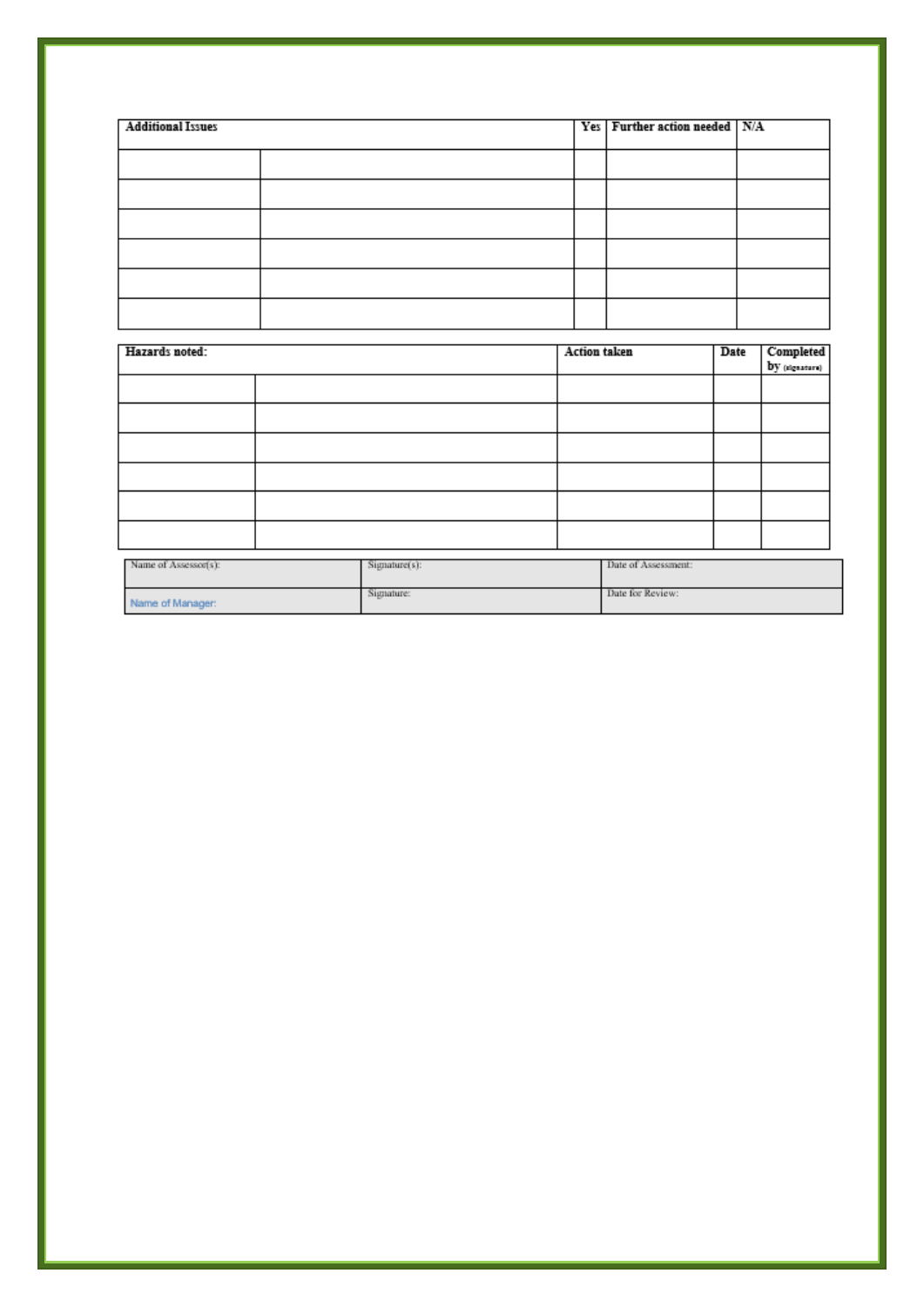# **Register of Appointed Persons**

Below is a list of all staff members who have a role in ensuring the effective implementation of this Health and Safety Policy – schools should ensure that the register is kept up-to-date.

<span id="page-29-0"></span>

| <b>Role</b>                            | <b>Appointed</b><br>person   | <b>Telephone</b><br>number | <b>Email address</b>                |
|----------------------------------------|------------------------------|----------------------------|-------------------------------------|
| Health and<br><b>Safety Officer</b>    | Tom<br>Lomax                 | <b>Redacted</b>            | tlomax@stpatricksrc.rochdale.sch.uk |
| Interim<br>Headteacher                 | Joanna<br><b>Riley</b>       | <b>Redacted</b>            | jriley@stpatricksrc.rochdale.sch.uk |
| Competent<br>person - link<br>governor | <b>Peter</b><br><b>Burke</b> |                            | <b>Redacted</b>                     |
| <b>STOC</b>                            | <b>Monica</b><br>Walczak     | <b>Redacted</b>            | MWalczak@stoc.cat                   |
| Site manager                           | Lesley<br><b>Baugh</b>       | <b>Redacted</b>            | Ibaugh@stpatricksrc.rochdale.sch.uk |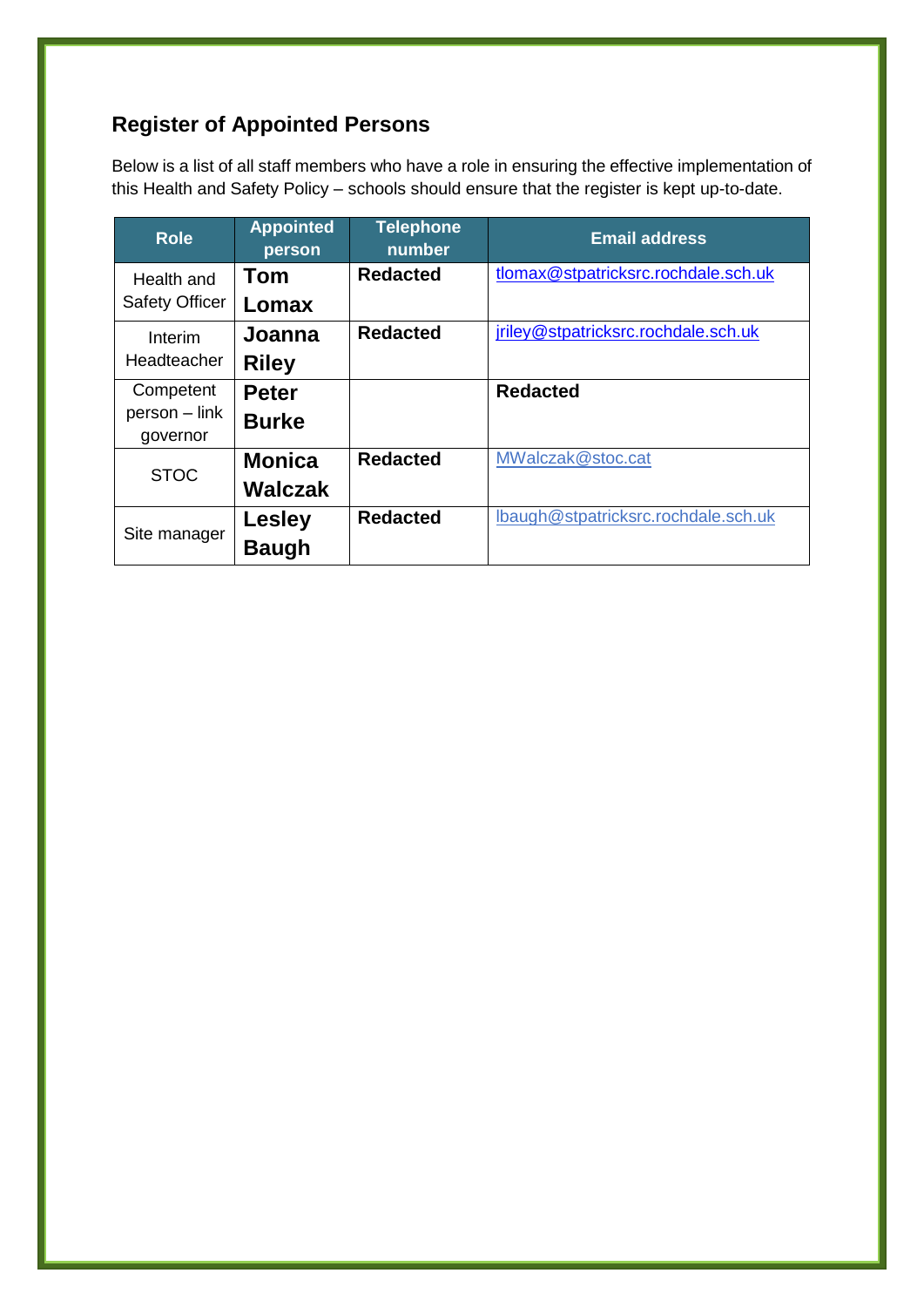# **Construction Phase Plan**

Under The Construction (Design and Management) Regulations 2015, the school, as a client, has a duty to ensure that a Construction Phase Plan is completed by the principal contractor before any construction or maintenance project is commenced. You have been appointed under CDM 2015 by the client and should be aware of your duties and obligations under these regulations. You should complete this Construction Phase Plan or submit your own before starting work. Completion of this form will indicate that you are aware of your duties under CDM 2015 and will discharge them accordingly.

N.B. Construction phase plans should be proportionate to the scale and complexity of the project, and to the risks involved – if the job will last longer than 500-person days or 30 working days (with more than 20 people working at the same time) it is likely that the below plan format will be too simple.

| Your name/company:                                   | <b>Name of principal contractor</b> |  |  |  |
|------------------------------------------------------|-------------------------------------|--|--|--|
| <b>Name and address of client</b>                    |                                     |  |  |  |
| <b>Name of school</b>                                |                                     |  |  |  |
| <b>Address line 1</b>                                |                                     |  |  |  |
| <b>Address line 2</b>                                |                                     |  |  |  |
| <b>Town/city</b>                                     |                                     |  |  |  |
| <b>Postcode</b>                                      |                                     |  |  |  |
| <b>Principal designer</b>                            |                                     |  |  |  |
| Name of principal designer                           |                                     |  |  |  |
| <b>Address</b>                                       |                                     |  |  |  |
| <b>Phone number</b>                                  |                                     |  |  |  |
| <b>Email address</b>                                 |                                     |  |  |  |
| What is the job?                                     |                                     |  |  |  |
|                                                      |                                     |  |  |  |
|                                                      |                                     |  |  |  |
|                                                      |                                     |  |  |  |
| Is there anything the client has made you aware of?  |                                     |  |  |  |
|                                                      |                                     |  |  |  |
|                                                      |                                     |  |  |  |
|                                                      |                                     |  |  |  |
| <b>Key dates</b>                                     |                                     |  |  |  |
| Start:<br>Finish:                                    | Other:                              |  |  |  |
| Where are your toilets, washing and rest facilities? |                                     |  |  |  |
|                                                      |                                     |  |  |  |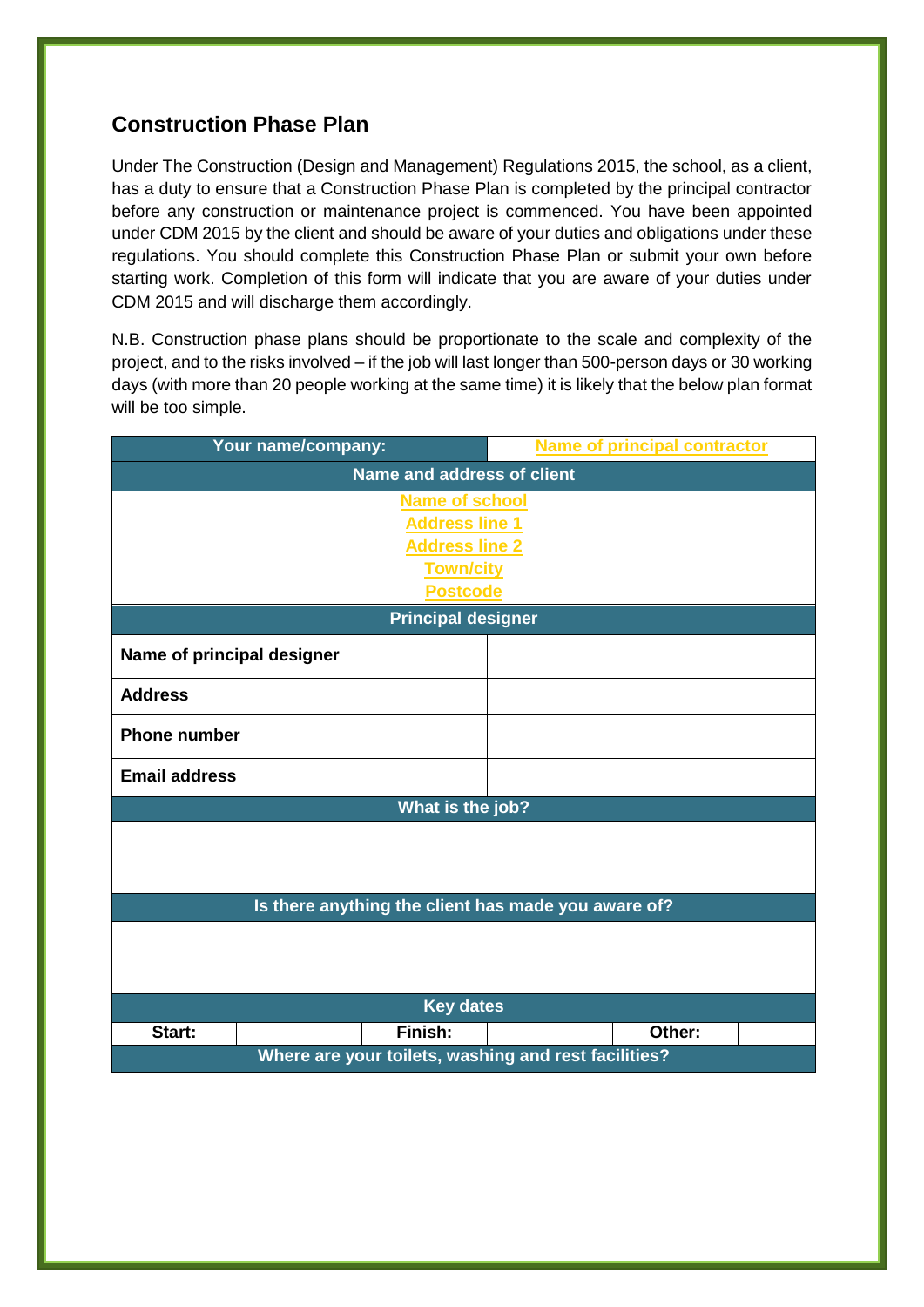#### **What are your fire and emergency procedures?**

| Other employees of the contractor working on site |                        |  |
|---------------------------------------------------|------------------------|--|
| <b>Name</b>                                       | <b>Contact details</b> |  |
|                                                   |                        |  |
|                                                   |                        |  |
|                                                   |                        |  |
|                                                   |                        |  |
|                                                   |                        |  |
|                                                   |                        |  |
|                                                   |                        |  |
|                                                   |                        |  |
| What are your site induction arrangements?        |                        |  |

**How will you keep everyone on site updated during the job?**

**Risk assessment What are the main dangers on site? Hazard is present? (Y/N) What controls do you have? Falls from height** Ladders are kept in good condition, at the correct angle, and secured. Guardrails, midrails and toeboards are used to prevent people and materials falling from roofs, gable ends, working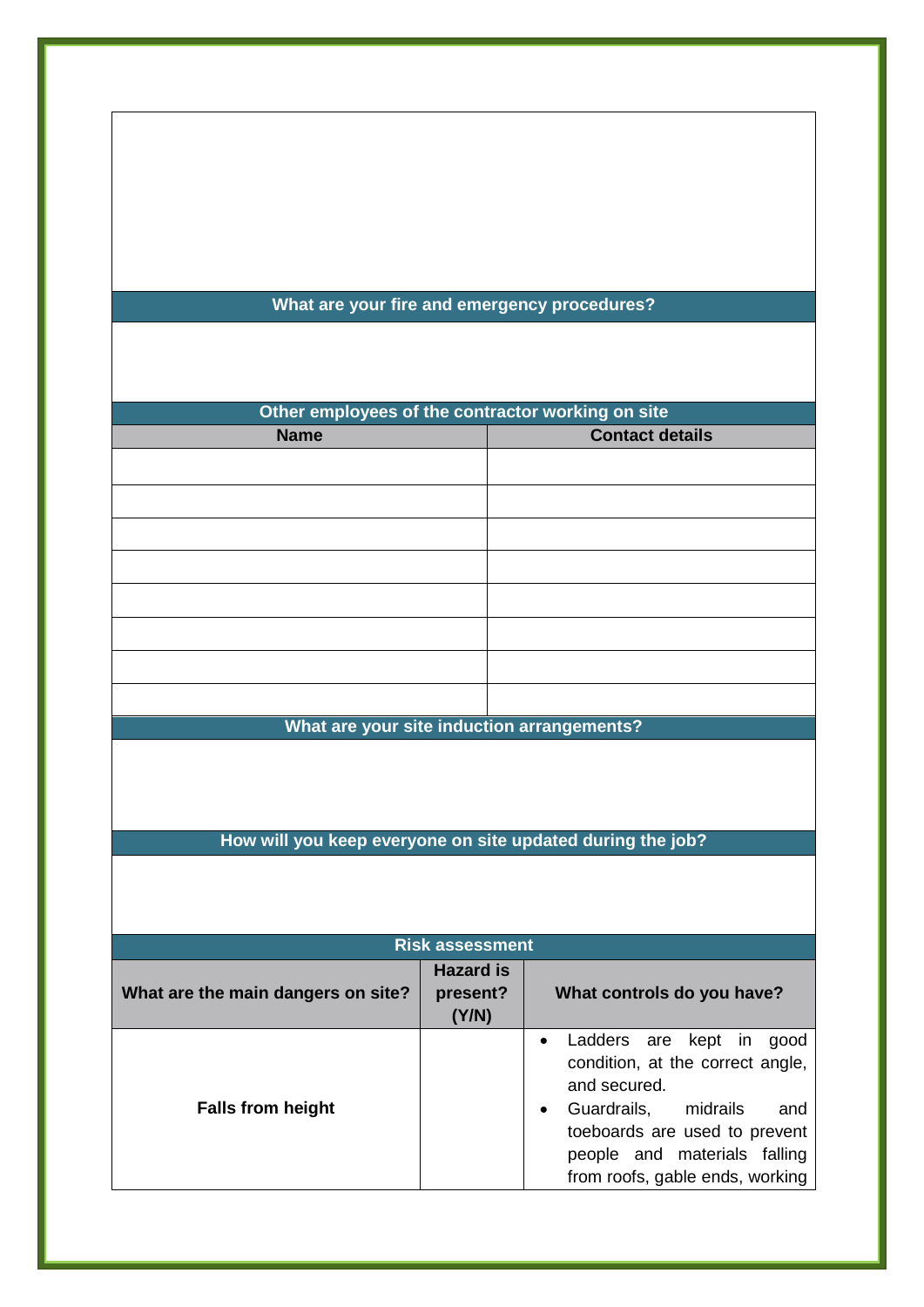|                                                       | platforms<br>other<br>and<br>open                                       |
|-------------------------------------------------------|-------------------------------------------------------------------------|
|                                                       | edges.                                                                  |
|                                                       |                                                                         |
|                                                       |                                                                         |
|                                                       |                                                                         |
|                                                       | Excavations are shored, either                                          |
| <b>Collapse of excavations</b>                        | with a cover or a barrier, to stop<br>people and plant from falling in. |
|                                                       | installed<br>Props are<br>by<br>а                                       |
| <b>Collapse of structures</b>                         | competent person to support                                             |
|                                                       | structures.                                                             |
|                                                       | Dust is prevented by using<br>cutting and vacuum extraction             |
|                                                       | on tools.                                                               |
| <b>Exposure to building dusts</b>                     | Vacuum<br>cleaners are<br>used                                          |
|                                                       | instead of sweeping.<br>Suitable and well-fitted masks                  |
|                                                       | are used.                                                               |
|                                                       | Where<br>the<br>presence<br>οf                                          |
|                                                       | asbestos is suspected, work is                                          |
| <b>Exposure to asbestos</b>                           | started<br>until<br>not<br>а<br>demolition/refurbishment                |
|                                                       | survey is carried out.                                                  |
|                                                       | Everyone on site is made aware                                          |
|                                                       | of the outcome of the survey,                                           |
| <b>Activities or workers requiring</b><br>supervision | The appropriate supervision is<br>provided.                             |
|                                                       | The electricity supply and other                                        |
|                                                       | services are turned off before                                          |
| <b>Electricity</b>                                    | drilling into walls.                                                    |
|                                                       | Excavators and power tools are<br>not used near suspected buried        |
|                                                       | services.                                                               |
|                                                       | The site is kept secure in order                                        |
| Risks to members of the public, the                   | to prevent unauthorised access.                                         |
| client and others                                     | Net scaffolds are used.<br>Rubbish chutes are used.                     |
|                                                       |                                                                         |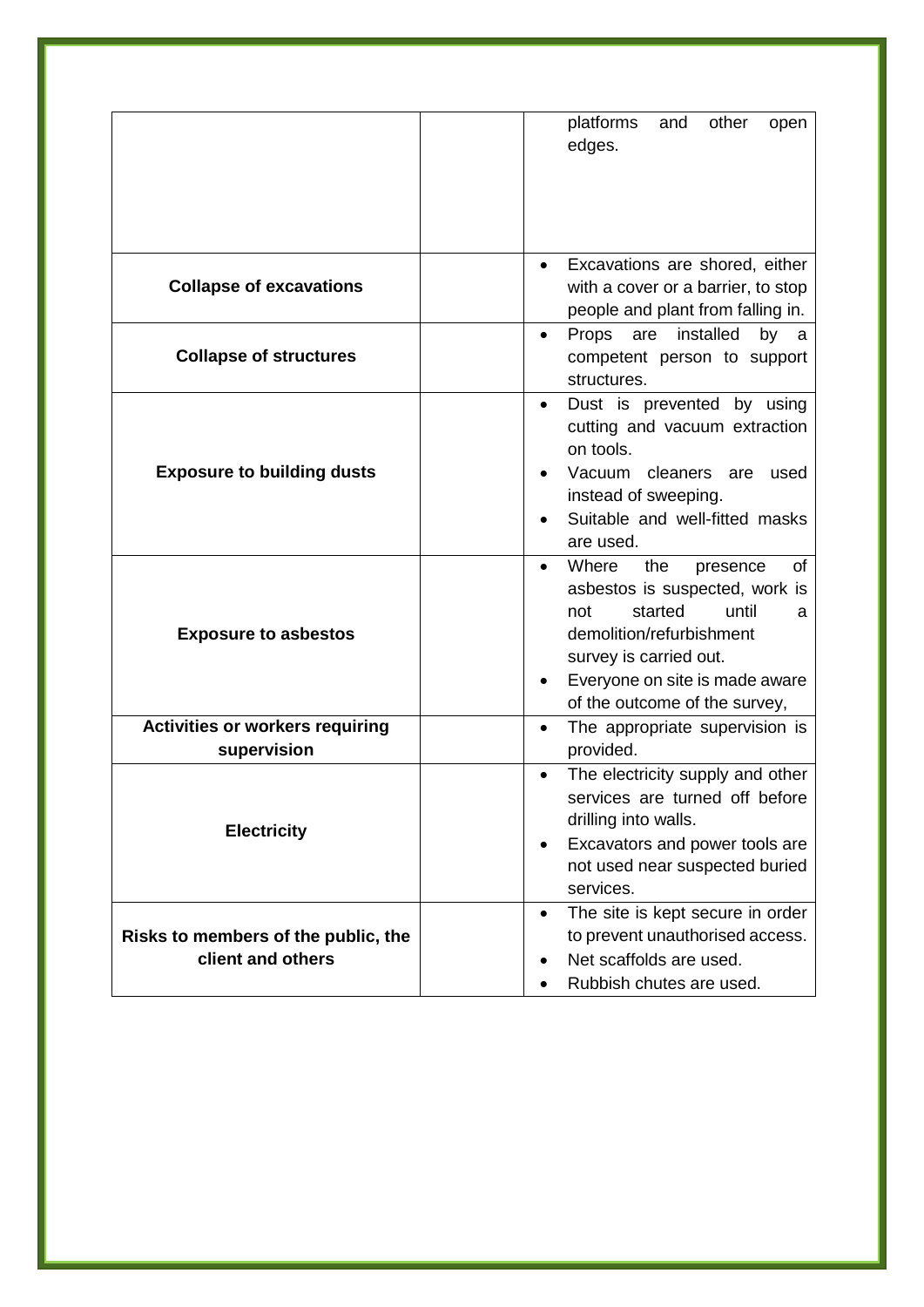# <span id="page-33-0"></span>**Register of Construction Phase Plans (CPP)**

| Name of<br>contractor | <b>Construction/maintenance</b><br>project | Date CPP<br>added to<br>register | <b>Retention</b><br>period | <b>Scheduled</b><br>date for CPP<br>destruction |
|-----------------------|--------------------------------------------|----------------------------------|----------------------------|-------------------------------------------------|
| <b>Name</b>           | <b>Swimming pool expansion</b>             | <u>date</u>                      | 20 years                   | <u>date</u>                                     |
|                       |                                            |                                  |                            |                                                 |
|                       |                                            |                                  |                            |                                                 |
|                       |                                            |                                  |                            |                                                 |
|                       |                                            |                                  |                            |                                                 |
|                       |                                            |                                  |                            |                                                 |
|                       |                                            |                                  |                            |                                                 |
|                       |                                            |                                  |                            |                                                 |
|                       |                                            |                                  |                            |                                                 |
|                       |                                            |                                  |                            |                                                 |
|                       |                                            |                                  |                            |                                                 |
|                       |                                            |                                  |                            |                                                 |
|                       |                                            |                                  |                            |                                                 |
|                       |                                            |                                  |                            |                                                 |
|                       |                                            |                                  |                            |                                                 |
|                       |                                            |                                  |                            |                                                 |
|                       |                                            |                                  |                            |                                                 |
|                       |                                            |                                  |                            |                                                 |